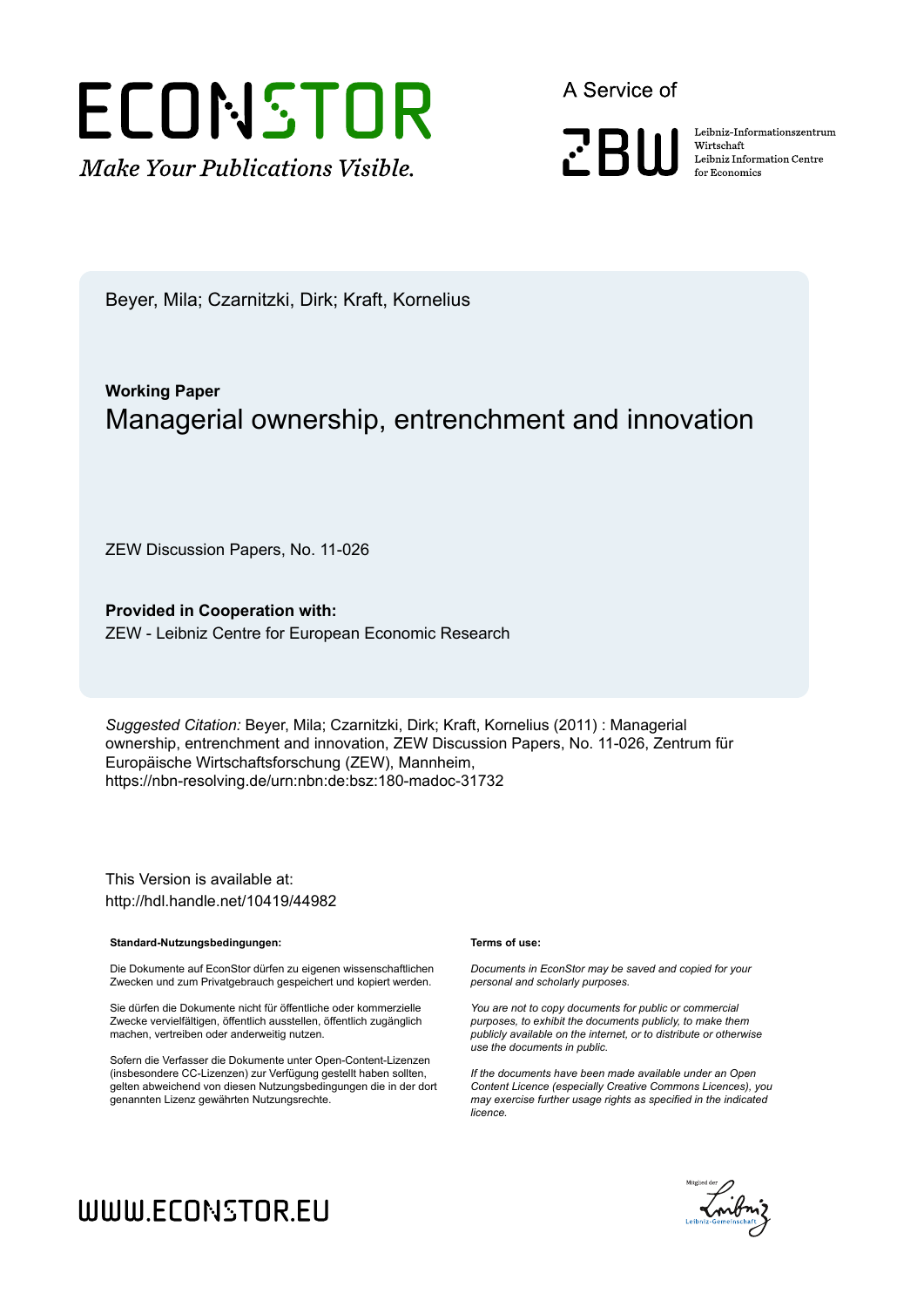Discussion Paper No. 11-026

# **Managerial Ownership, Entrenchment and Innovation**

Mila Beyer, Dirk Czarnitzki, and Kornelius Kraft

**ZEW** 

Zentrum für Europäische Wirtschaftsforschung GmbH

Centre for European Economic Research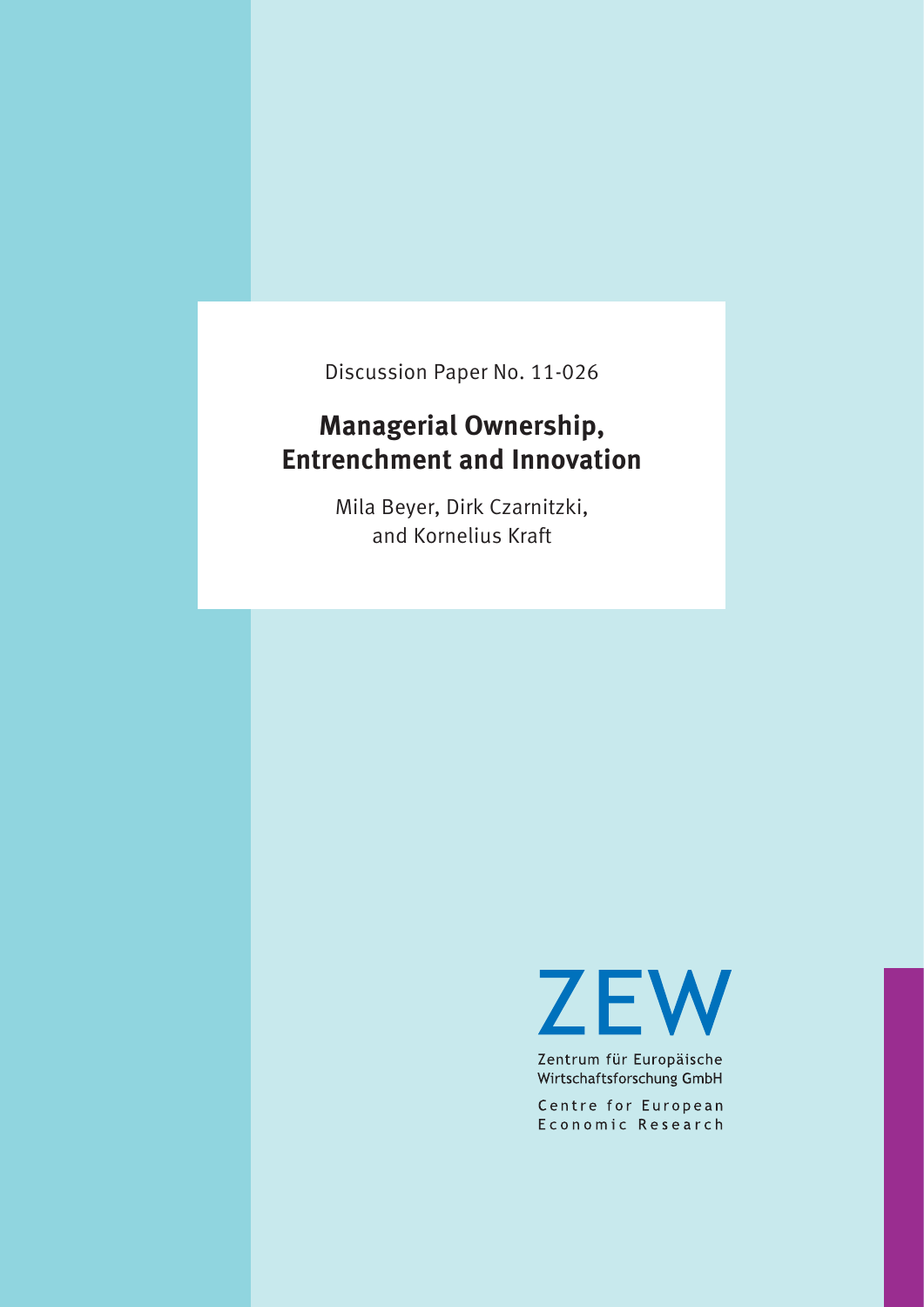Discussion Paper No. 11-026

# **Managerial Ownership, Entrenchment and Innovation**

Mila Beyer, Dirk Czarnitzki, and Kornelius Kraft

Download this ZEW Discussion Paper from our ftp server: ftp://ftp.zew.de/pub/zew-docs/dp/dp11026.pdf

Die Discussion Papers dienen einer möglichst schnellen Verbreitung von neueren Forschungsarbeiten des ZEW. Die Beiträge liegen in alleiniger Verantwortung der Autoren und stellen nicht notwendigerweise die Meinung des ZEW dar.

Discussion Papers are intended to make results of ZEW research promptly available to other economists in order to encourage discussion and suggestions for revisions. The authors are solely responsible for the contents which do not necessarily represent the opinion of the ZEW.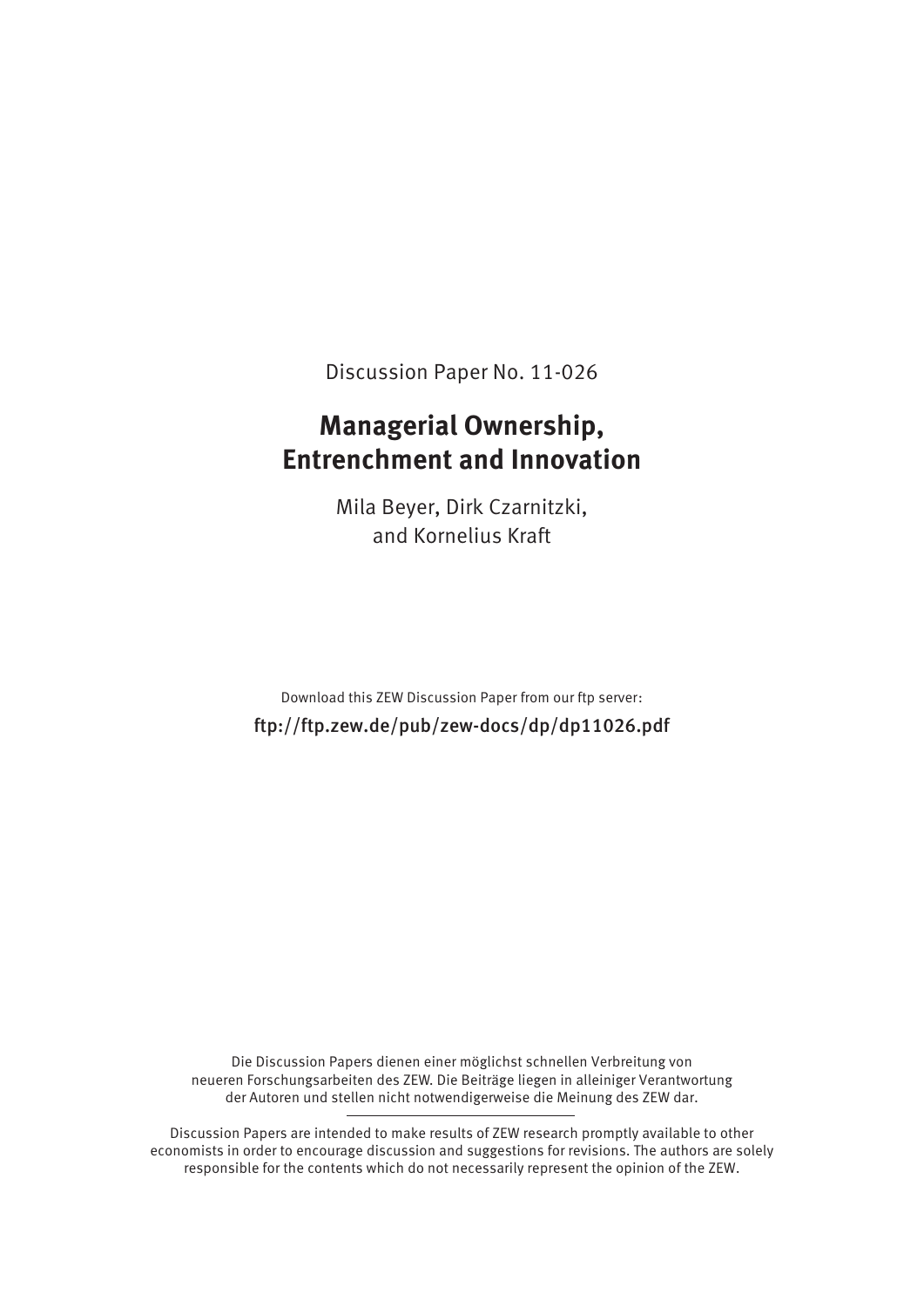### **Non-technical summary**

Economic theory suggests that managers' investment behavior differs from that of owners. On the one hand, managers might under-invest into R&D compared to owners for reasons of risk. R&D projects are typically risky, long-term investments with a high failure rate. Because project failure can have detrimental effects on a manager's career and eventually lead to job loss, managers might under-invest into R&D projects. On the other hand, managers might over-invest into R&D compared to owners for reasons of growth. Innovation fosters growth, which is found to go along with greater managerial remuneration, power and prestige.

In reality, however, the concept of manager-led versus owner-led firms turns out to be fuzzy, as many managers frequently own shares of their firms. Therefore, the literature discusses incentive effects and entrenchment effects. With an increasing amount of company shares held by the manager, his behavior becomes more aligned to the owners interest (incentive effect). But at the same time ownership shares also result in higher job security for the manager and, hence, make him powerful enough to pursue own goals and disregard owners' interests (entrenchment effect).

In this study, we investigate empirically whether managerial ownership affects a firm's R&D expenditure using a sample of 1,406 Belgian firms. First, we find that managers holding no company shares under-invest into innovation when compared to owners giving rise to the risk argument. These managers seem to have insufficient incentives to invest into R&D, as they fear that project failure could negatively affect their careers. Second, we find an inverse ushape relationship between the degree of managerial ownership and R&D expenditure. This indicates that managers become entrenched when holding a sufficient amount of company shares. Higher job security allows the managers to pursue their own interests, i.e. to overinvest into innovation for reasons of growth. Due to their ownership shares managers do not have to fear detrimental effects on their career in case of project failure. This reduces the risk tied to R&D investments while the positive aspects remain.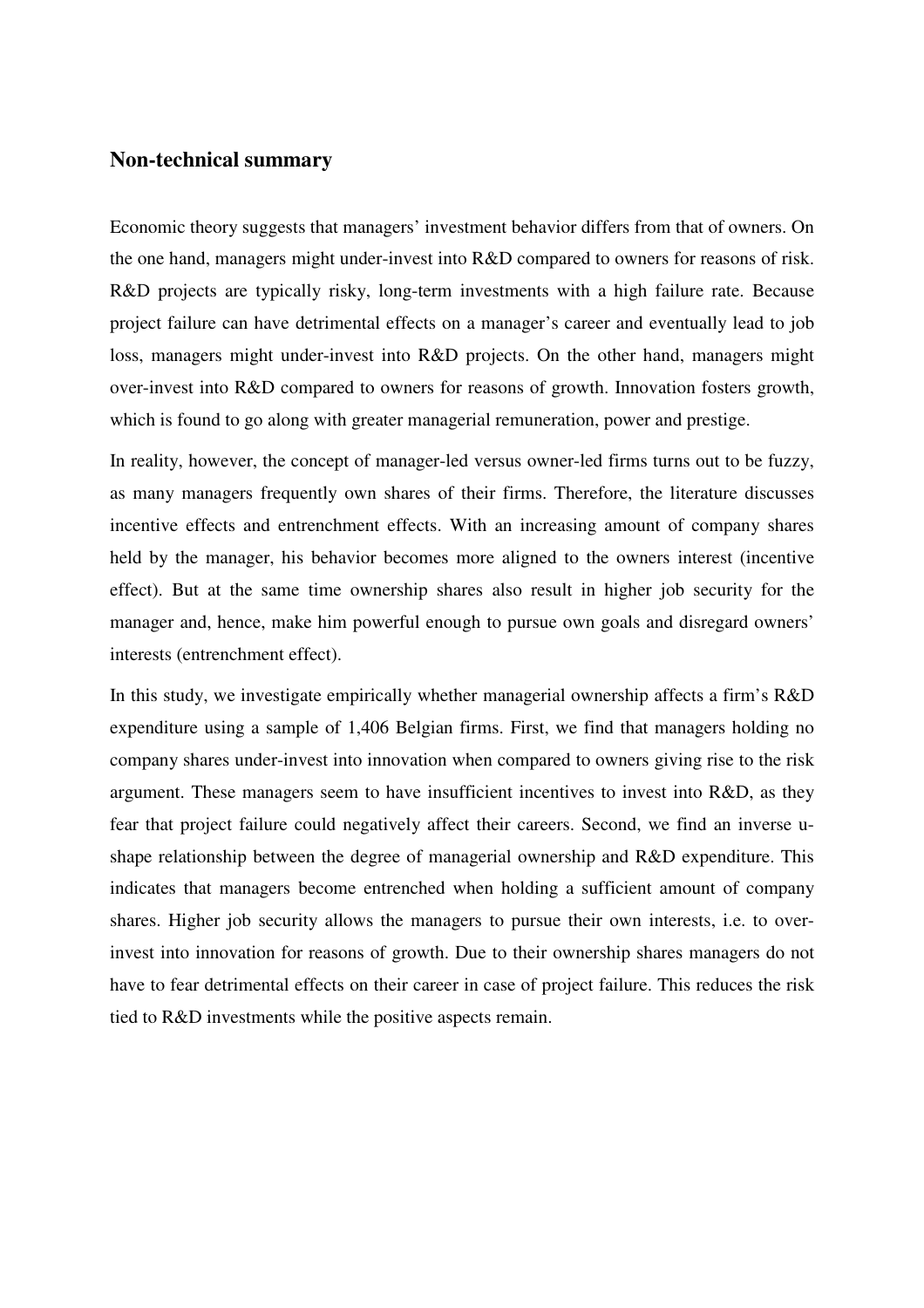## **Das Wichtigste in Kürze**

Die Theorie managementgeleiteter Unternehmen geht davon aus, dass sich Investitionsentscheidungen von Managern, die zwar ein Unternehmen führen, aber nicht besitzen, von denen der Eigner unterscheiden können. Zum einen könnten Manager bei Entscheidungen hinsichtlich Forschung und Entwicklung (FuE) aufgrund des damit verbundenen hohen Risikos aus Sicht der Eigner zu wenig investieren. FuE-Projekte sind typische Beispiele für langfristige und riskante Projekte mit ungewissem Ausgang. Scheitern Projekte, so wird sich dies negativ auf die Bewertung des Managers seitens der Eigner auswirken und kann schlimmsten Falls sogar zum Arbeitsplatzverlust führen. Zum anderen könnten Manager aus Sicht der Eigner auch zu viel in FuE-Projekte investieren, um das Unternehmenswachstum zu fördern. Anreiz hierfür ist, dass Wachstum mit einer höheren Entlohnung des Managements, Macht und gesellschaftlichem Ansehen einhergeht.

In der Realität ist die Unterscheidung zwischen Managern und Eignern jedoch nicht trivial, da Manager häufig am Unternehmenskapital beteiligt werden. Aus theoretischer Sicht führt Anteilseigentum des Managers zu zwei gegenläufigen Effekten. Mit steigendem Anteilseigentum nähert sich das Verhalten des Managers dem der Eigner an (Anreiz-Effekt). Gleichzeitig führt ein größerer Kapitalanteil des Managers auch zu einer erhöhten Arbeitsplatzsicherheit, welche den Manager mächtiger macht und ihm mehr Spielraum gibt im eigenen Interesse, nicht aber dem Interesse der anderen Anteilseigner, zu handeln (Entrenchment-Effekt).

In dieser Studie wird auf Basis eines Datensatzes von 1406 belgischen Unternehmen untersucht, wie sich eine Kapitalbeteiligung des Managements auf die FuE-Ausgaben auswirkt. Manager, die keine Anteile halten, investieren weniger in FuE als Manager, die 100% der Anteile besitzen. Dies weist darauf hin, dass Manager versuchen das Risiko des Scheiterns eines FuE-Projekts mit den entsprechenden negativen Auswirkungen auf ihre Karriere zu reduzieren, d.h. sie haben unzureichende Anreize in FuE zu investieren. Weiterhin finden wir einen invers u-förmigen Verlauf zwischen Managereigentum und der Höhe der FuE-Ausgaben. Hält ein Manager einen hinreichend großen Anteil am Unternehmen, so nutzt er diese Möglichkeit, um aus Sicht der anderen Eigentümer zu viel für FuE aufzuwenden. Aufgrund des eigenen Unternehmensbesitzes müssen Manager bei Scheitern eines Projektes weniger um ihren Arbeitsplatz fürchten, was bedeutet, dass FuE-Investitionen für sie in geringerem Maße Risiken darstellen, wohingegen die positiven Aspekte bestehen bleiben.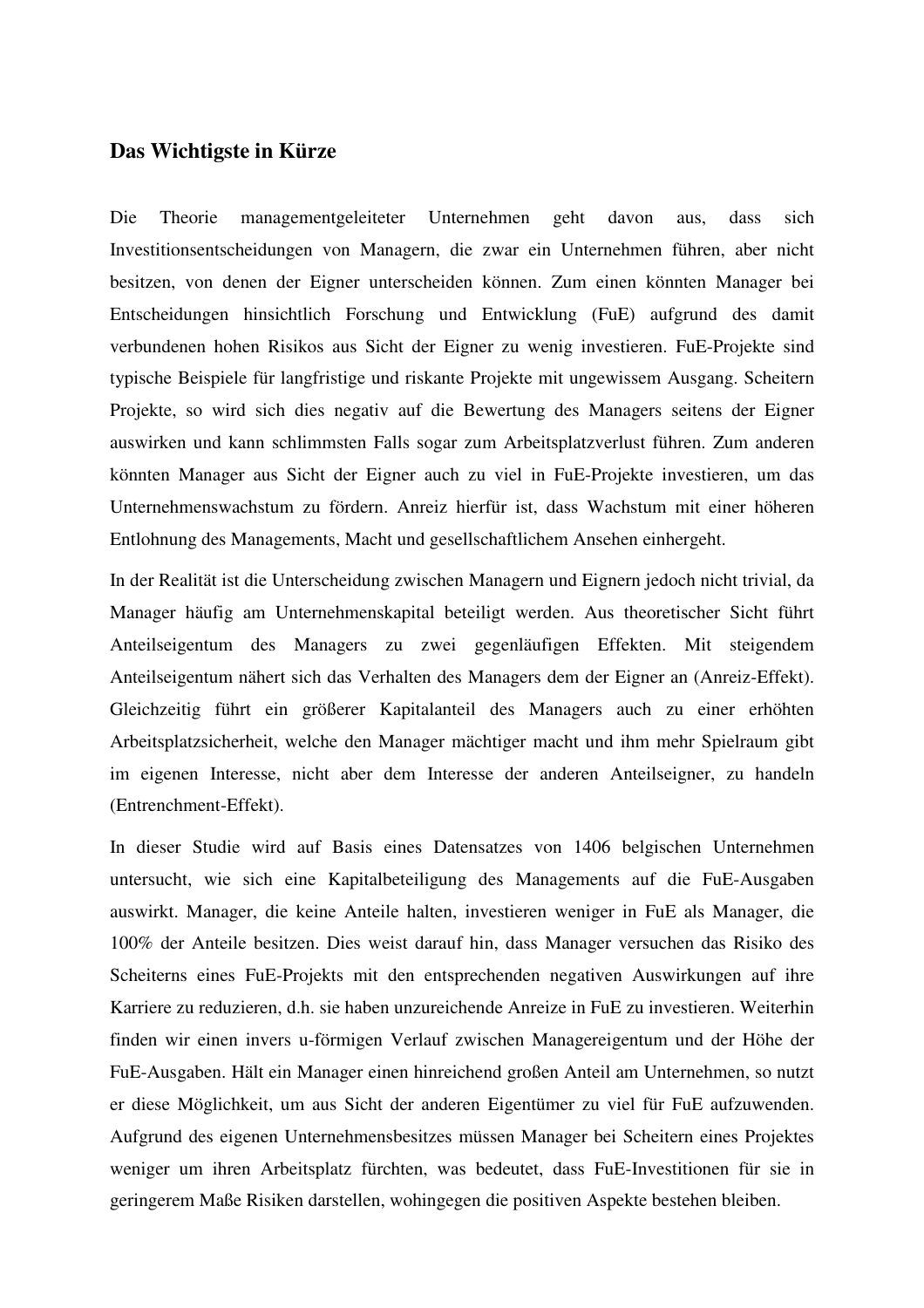# **Managerial ownership, entrenchment and innovation\***

Mila Beyer<sup>a, b</sup>, Dirk Czarnitzki<sup>a, b, c</sup> and Kornelius Kraft<sup>d, b</sup>

*a) K.U. Leuven, Dept. of Managerial Economics, Strategy and Innovation, Leuven, Belgium b) Centre for European Economic Research (ZEW), Mannheim, Germany c) Centre for R&D Monitoring (ECOOM), Leuven, Belgium d) Technical University of Dortmund, Faculty of Business, Economics and Social Sciences, Dortmund, Germany* 

#### March 2011

#### **Abstract**

Principle-agent theory suggests managers might under-invest into R&D for reasons of risk tied to project failure, such as reduced remuneration and job loss. However, managers might over-invest into innovation for reasons of growth implying higher remuneration, power and prestige. Using a sample of 1,406 Belgian firms, we find, first, that managers holding no company shares under-invest into R&D compared to owners giving rise to the risk argument. Second, we find an inverse u-shaped relationship between the degree of managerial ownership and R&D. Thus, managers become entrenched, i.e. powerful enough to pursue their own interests. When entrenched, managers do not fear detrimental effects of risky innovation projects on their career, and hence tend to over-invest into innovation.

**JEL-Classification:** G32, O31, O32 **Keywords:** Corporate governance, managerial ownership, entrenchment, innovation, R&D investments

**Contact details:**  *Mila Beyer* K.U. Leuven, Department of Managerial Economics Strategy and Innovation, Naamsestraat 69, 3000 Leuven, Belgium Phone: +32 16 326 783, e-mail: Mila.Beyer@econ.kuleuven.be

*Dirk Czarnitzki* K.U. Leuven, Department of Managerial Economics Strategy and Innovation, Naamsestraat 69, 3000 Leuven, Belgium Phone: +32 16 326 906, e-mail: Dirk.Czarnitzki@econ.kuleuven.be

*Kornelius Kraft* TU Dortmund, Faculty of Business, Economics and Social Sciences, Vogelpothsweg 87, 44227 Dortmund, Germany Phone: +49 231 755 5916, e-mail: Kornelius.Kraft@tu-dortmund.de

\* Czarnitzki and Beyer gratefully acknowledge financial support from the Flemish Science Foundation (FWO grant G.0282.10 and FWO aspirant scholarship).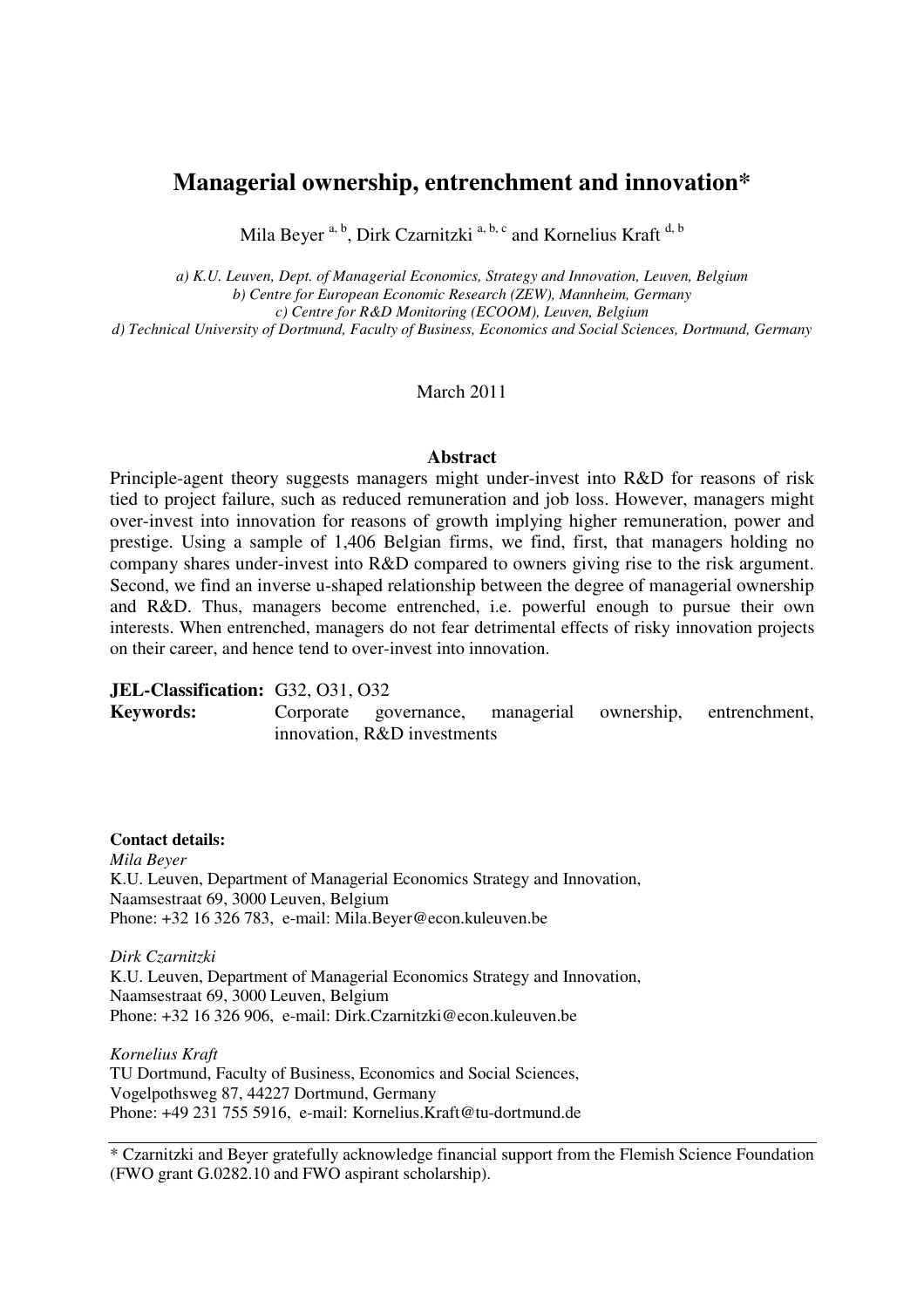### **1 Introduction**

In industrialized economies, many companies are not owner-led but manager-led which causes the well known principal-agent problem. The principal-agent problem arises from different interests of the manager and the owner in combination with information asymmetries (cf. Berle and Means 1932, Holmström and Milgrom 1987). As a manager cannot be completely monitored by an owner, he is expected to lead the company less efficient than an owner, as he maximizes his own utility and not necessarily the firm's profits.

It is likely that differences in leadership also affect a firm's investment into innovation. Holmström (1989) analyzed this relationship theoretically. He concludes that leadership structure affects R&D investments as agency costs associated with innovation – i.e. an investment into risky and long-term projects – are high. Even though innovation projects might lead to potentially high rewards, he argues that managers under-invest into innovation compared to owners due to the *risk* associated with those projects. Innovation projects face a high risk of failure which can have detrimental effects on a manager's career and eventually lead to job loss (see also Zwiebel 1995). Besides, a risk-averse manager has the incentive to reallocate resources to less risky projects, in order to reduce the volatility of his flexible wage component that depends on company profits.

In contrast to the risk-argument stands the *growth*-argument which states that managers have an incentive to over-invest into R&D compared to owners. A manager's wage is positively correlated with company size (Baker et al. 1988, Murphy 1985). As innovation fosters growth (e.g. Aghion and Howitt 1997, 2009, Abramowitz 1989), higher R&D investments might positively affect a manager's remuneration. This might incentivize managers to over-invest into innovation relative to the interests of the owners. Besides,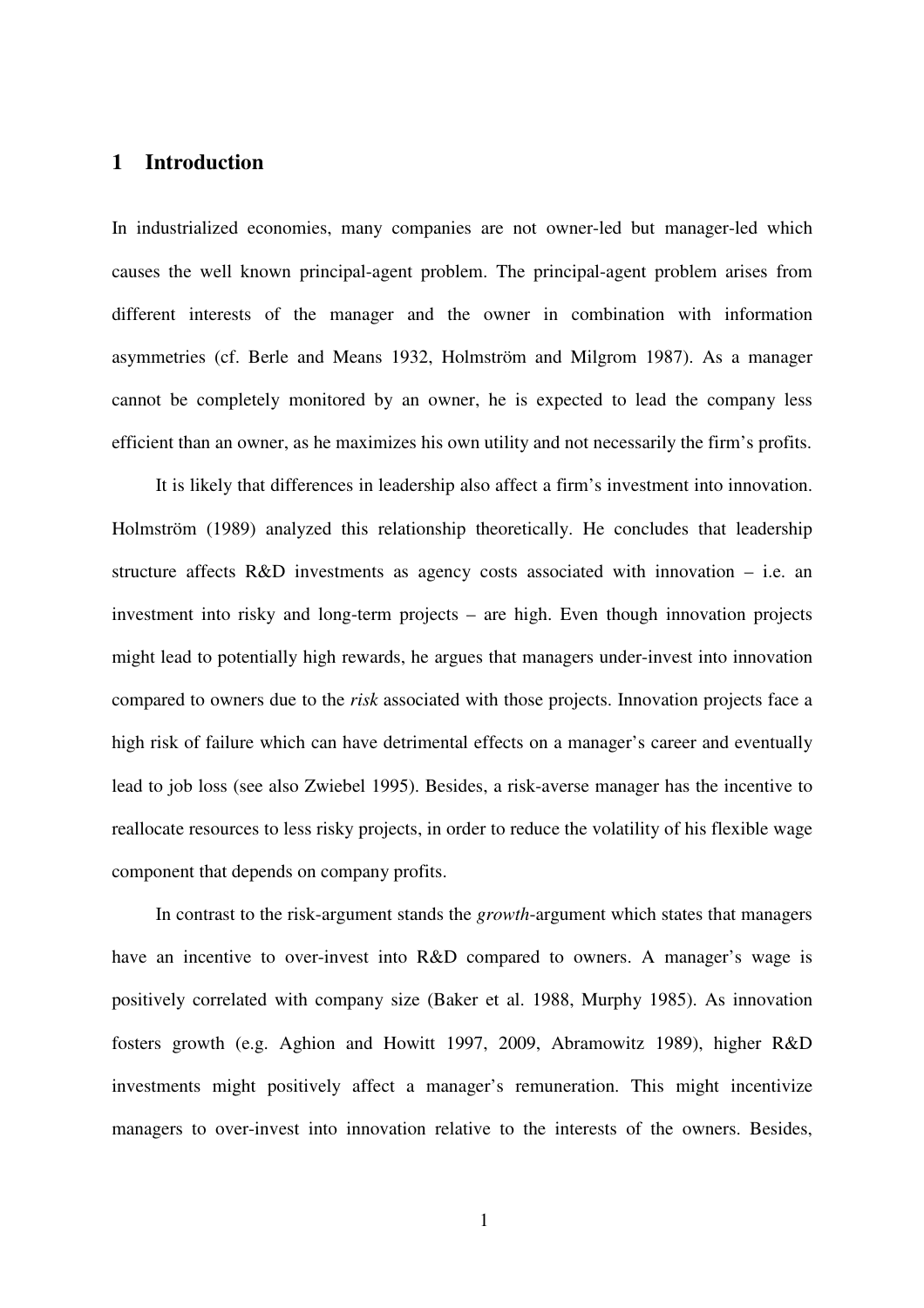managers have non-monetary incentives to invest into innovation such as status, power, prestige, and that innovation is positively valued in public.

Recent literature on corporate governance also highlights another factor that should be taken into account when investigating the impact of leadership structures. Most firms are not *purely* owner-led or manager-led but managers hold *some* shares of the firm. Thus, the question on how managerial decision processes affect the firm may depend on their degree of ownership. Among others, Shleifer and Vishny (1997) and Morck et al. (2005) have discussed the existence and relevance of so-called incentive effects and entrenchment effects in the context of firm performance.

Depending on the ownership share, the principal-agent problem may result in different decision making behavior. Increasing ownership shares may entail an incentive effect, that is, the manager behaves more like an owner. But at the same time the manager may become entrenched, i.e. is powerful enough to use his discretion in own interests rather than pursuing the owners' goals. Clearly, entrenchment will exert a particularly strong impact if risk of dismissal is highly relevant. This in turn is the case if activities pursued by managers have a high risk of failure and the cause of the failure cannot be identified. This is true for innovation projects, where the owners usually are unable to identify the reason for failure of one or more innovation projects and make the managers responsible for it. Hence in the case of innovation activities entrenchment might exert a particularly strong effect on managers' behavior.

Surprisingly the topic of managerial entrenchment has rarely been studied in the context of innovation.<sup>1</sup> We only know of a singly study by Cosh et al.  $(2007)$ , who find managerial entrenchment in combination with a firm's innovative efficiency. In contrast, we

 $\overline{a}$ 

<sup>1</sup> Aghion et al. (2009) touch upon this issue in a study where they investigate the relationship between innovation and institutional ownership. They compare scenarios with different entrenchment levels of managers and find that the positive effect of institutional ownership on innovation is stronger when managers are less entrenched.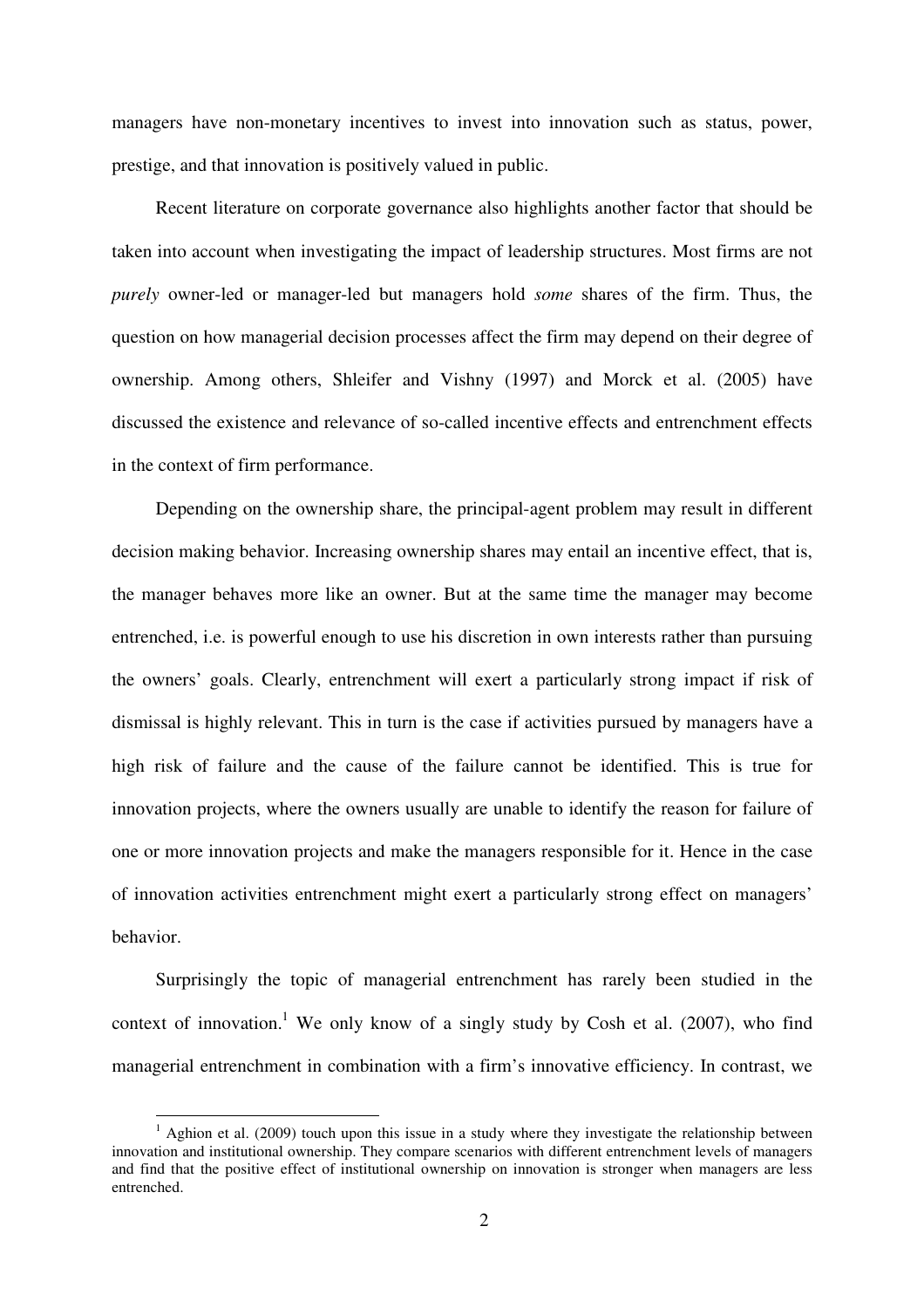investigate in this paper how different levels of managerial ownership influence innovation investment decisions of firms.

The remainder of the paper is structured as follows. The second section briefly reviews the empirical literature on innovation and corporate governance and then discusses the entrenchment and incentive effect. Section three introduces data and methods and the fourth section presents the results. The final section concludes.

## **2 Literature review and theoretical background**

#### 2.1 Corporate governance and innovation: evidence on risk versus growth effects

Surprisingly, there is only little empirical research on the link between corporate governance and innovation. The majority of studies find that management control or managerial ownership has a positive effect on a firm's innovative activity supporting the risk argument (Hill and Snell 1989, Baysinger et al. 1991, Francis and Smith 1995, Lee and O'Neil 2003, Honoso et al. 2004, Makri et al. 2006, Lerner and Wulf 2007, Aghion et al. 2009, Lhuillery 2009, Lerner et al.  $2010$ <sup>2</sup>. Other studies demonstrate that managers tend to over-invest into innovation compared to owners supporting the growth-argument (Czarnitzki and Kraft 2004a/b and 2009, Munari et al. 2005, Hall and Oriani 2006).

Most of these studies use information on the stock ownership concentration or the existence of large shareholders to measure a firm's corporate governance structure (Hill and Snell 1989, Baysinger et al. 1991, Francis and Smith 1995, Lee and O'Neil 2003, Honoso et al. 2004, Munari et al. 2005, Hall and Oriani 2006, Czarnitzki and Kraft 2004a/2009).<sup>3</sup> Only

 $\overline{a}$ 

 $2^2$  See also Eisenmann (2002) who finds a positive relationship between CEO equity ownership and risktaking propensity for the U.S. cable television industry.

<sup>3</sup> Other studies focus on different ownership issues. Aghion et al. (2009) show that institutional ownership positively influences R&D investments. Lhuillery (2009) considers governance structures of French firms that are designed in order to defend shareholders' rights and finds that shareholders' rights positively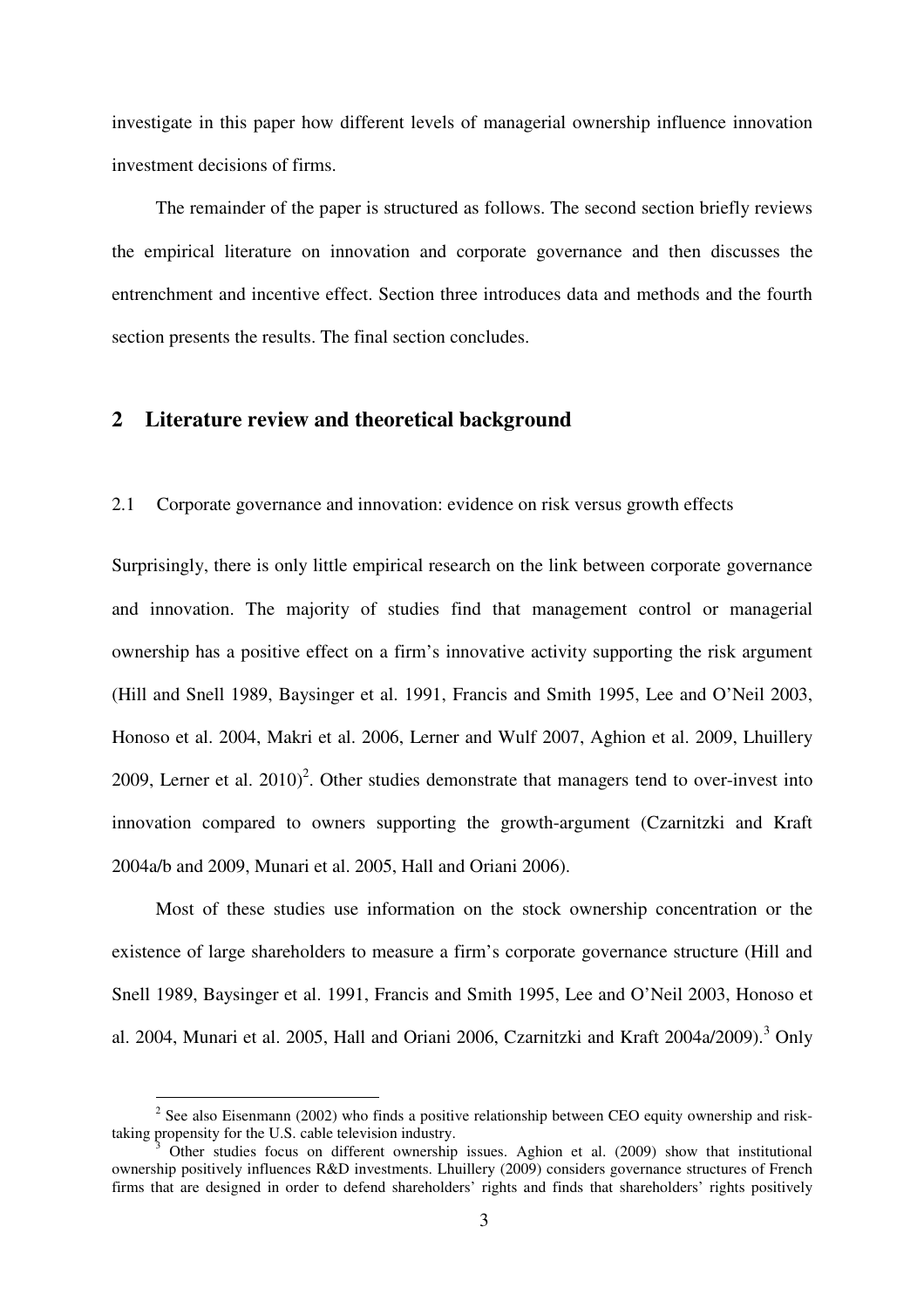a few studies use information on managerial ownership as a measurement of inter-firm differences in leadership, as we do in this paper (Francis and Smith 1995, Czarnitzki and Kraft 2004a/b). These studies employ dummy variables to measure the impact of managerial ownership on innovation. Czarnitzki and Kraft (2004a) compare firms led by managers who own no shares with those who are led by owners. They find that owner-led firms have a lower R&D intensity. If a major stockholder exists, the differences between manager-led and owner-led firms disappear. Czarnitzki and Kraft (2004b) find that firms led by an owner or a member of the owner's family have significantly less successful innovations. Interestingly Francis and Smith (1995) find the opposite, that is firms with a high concentration of management ownership (>30% of ownership shares) or a significant equity block held by an outside investor are more innovative than firms with widely held stock.

In contrast to most of the existing literature, we employ a continuous measure of managerial ownership which allows us to investigate the relationship between the degree of capital ownership and innovation in detail. Besides analyzing whether the risk effect outweighs the growth effect when it comes to investments of the management into innovation, this allows us to analyze potential managerial entrenchment in the context of innovation.

#### 2.2 Managerial Ownership: incentive versus entrenchment effects

 $\overline{a}$ 

When studying how the level of managerial ownership influences firm performance two opposing forces come into place: the incentive and the entrenchment effect (Shleifer and Vishny 1997, Morck et al. 2005). Firstly, it is expected that with increasing stake ownership

affect R&D intensity. Makri et al. (2006) find that technology-intensive firms can be more effective if they base CEO incentives on a combination of short-term financial results (ROE) and behavioral indicators of long-term innovation quality. Lerner and Wulf (2007) show for the US publicly traded companies that in centralized R&D organizations more long-term incentives, such as stock options, go along with more heavily cited patents, more frequent awards, and patents of greater originality. And Lerner et al. (2010) find that patents of private equitybacked up firms applied for in the years after the investment are more frequently cited.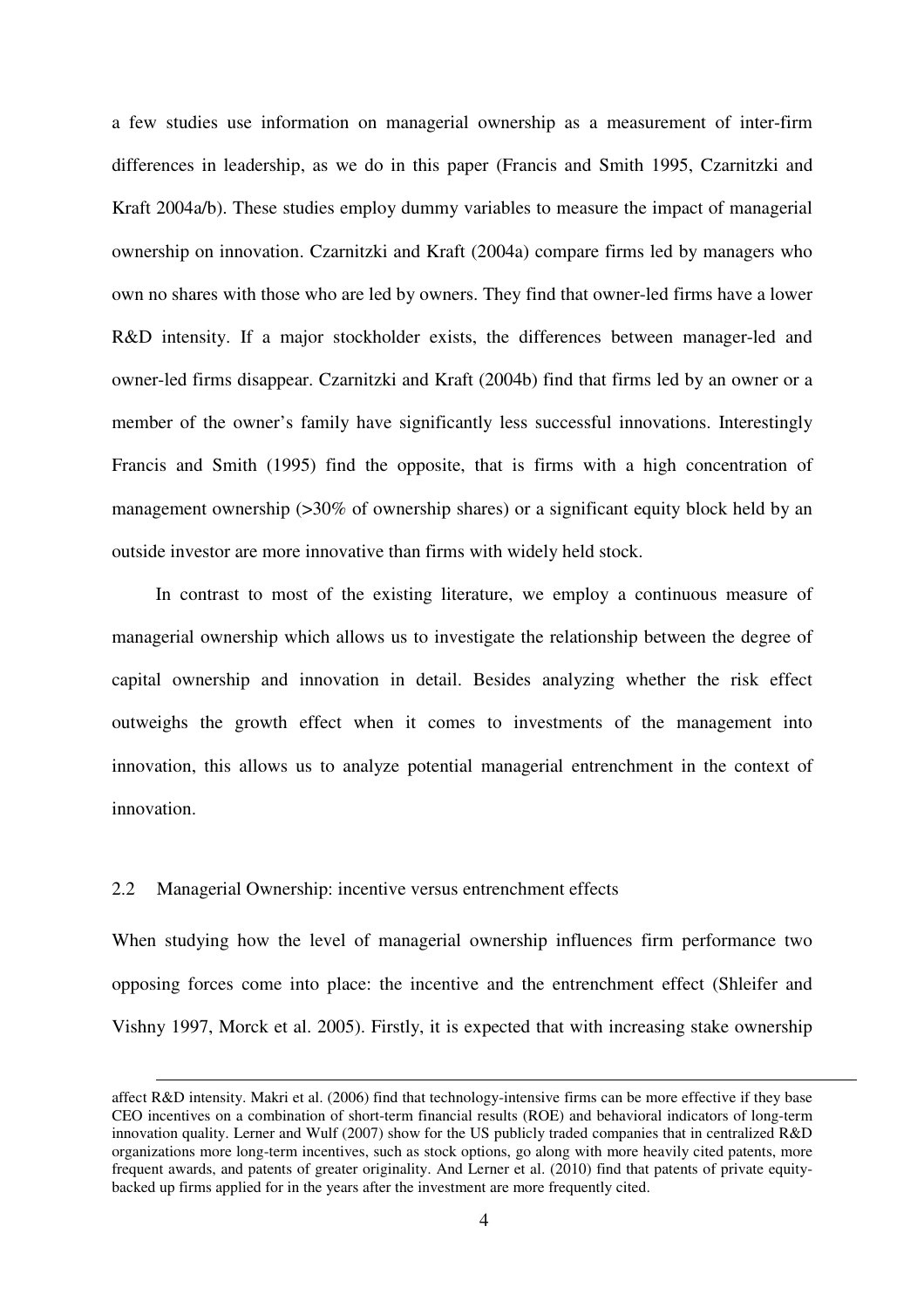of the company a manager's interest should be more aligned to those of an owner (incentive effect). Secondly, the more shares a manager holds, the less power the other owners of the company have upon a manager's decisions (entrenchment effect). This allows managers to undertake specific investments complementing their own skills which at the same time strengthens their bargaining power and makes them hard to replace (see also Shleifer and Vishny 1989). Higher job security allows a manager to entrench behind his increased bargaining power and pursue strategies to enrich himself at the expense of the company or other shareholder's wealth. Hence, both the incentive and the entrenchment effect come into play with increasing managerial ownership, but oppose each other.

Empirical research on the effect of entrenchment on firm performance shows that the incentive effect is offset by the entrenchment effect beyond a certain level implying that a high degree of managerial ownership affects company performance negatively. These studies frequently find a non-linear relationship between managerial ownership and firm performance (see Shleifer and Vishny 1997, Morck et al. 2005, and Adams et al. 2010 for comprehensive overviews about the entrenchment literature).<sup>4</sup> Most of the empirical research on entrenchment dates back to the work of Morck et al. (1988) who find a positive correlation between management ownership and Tobin's Q in the 0% to 5% ownership range, a negative relationship from 5% to 25%, and again positive levels when management ownership exceeds 25%.<sup>5</sup> Other studies find a non-linear relationship in form of an inverted u-shape (McConell and Servaes 1990, Gugler et al. 2008).

In the context of innovation Cosh et al. (2007) show based on a sample of British SMEs that CEO ownership positively affects innovative efficiency at low levels of ownership until

 4 At what level managers become entrenched seems not clear from those studies. Demsetz and Villalonga (2001) demonstrate well that the studies on insider shares and firm performance do not find a common pattern.  $<sup>5</sup>$  These findings have been verified by Kole (1995).</sup>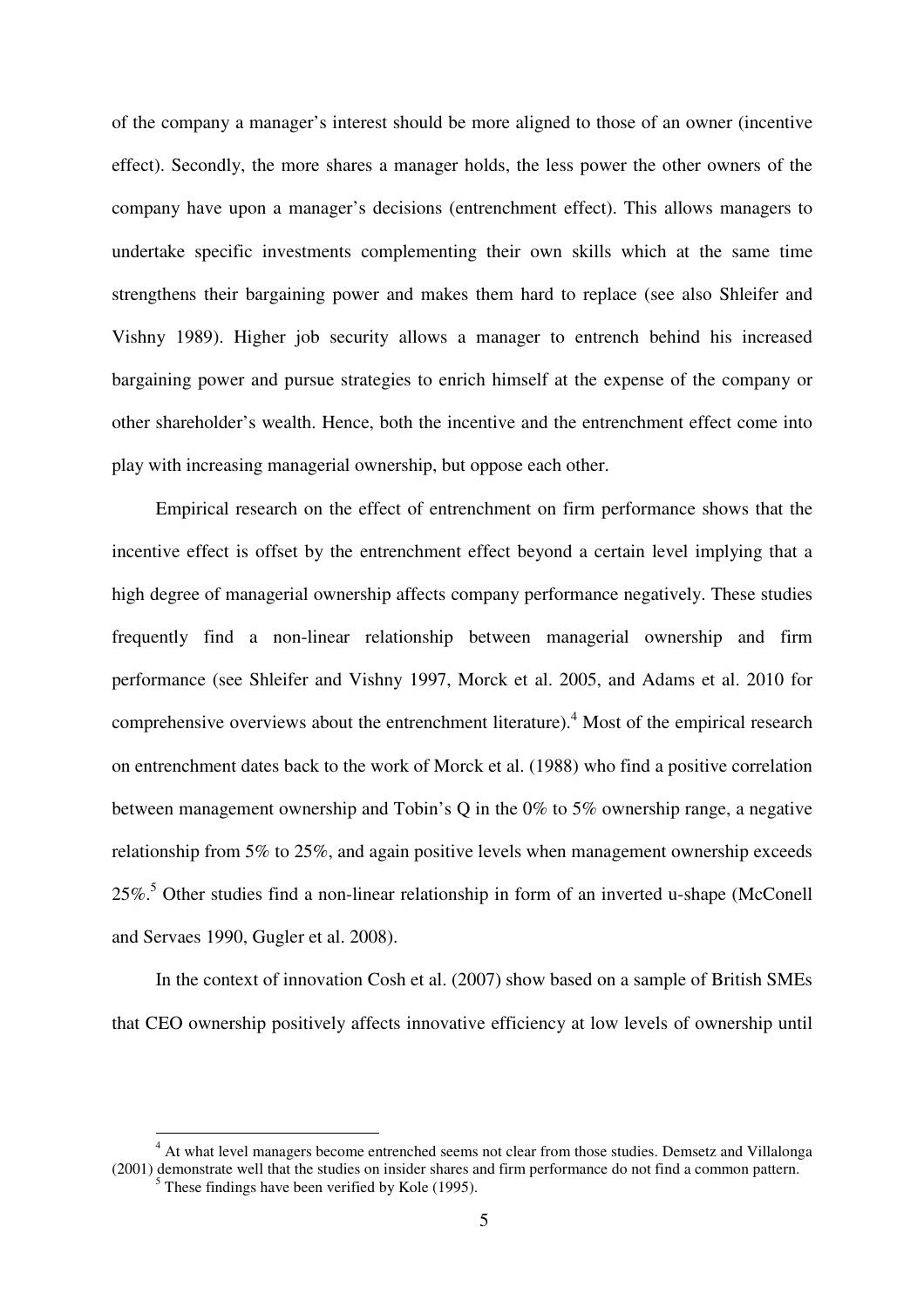it peaks at about 65 to 68% of ownership after which the effect turns negative. <sup>6</sup> Besides, Wright et al. (1996) find that the relationship between insider ownership and corporate risk taking is positive at low levels of insider ownership while it becomes negative at high levels.<sup>7</sup> R&D is possibly the most prominent example for a risky investment. Once R&D is expensed, it is basically sunk, as it mainly consists of wages for R&D personnel. In addition, the returns from R&D are highly uncertain, and some R&D projects may simply fail to deliver any usable result for the company.

In this study, we investigate the influence of managerial ownership on R&D investments, as most innovation projects require a firm to invest in R&D. It is likely that at various levels of managerial ownership the potential for entrenchment will differently influence managers' attitudes towards investments into innovation. As managers might become entrenched at high levels of ownership, we expect the relationship between managerial ownership and innovation not to be of a linear, but a non-linear form.

#### 2.3 Identifying risk and growth as well as incentive and entrenchment effects

In order to make predictions on the direction of the effect of managerial ownership, we have to clearly define managerial ownership and use some level of R&D investment as benchmark. For instance, one could safely argue that an owner-led company is a firm where the manager or the board of managers owns 100% of the shares. In the empirical literature, however, "owners" are sometimes defined as managers that (a) own any share of the firm, (b) own some non-negligible share (e.g. more than 25%), (c) are majority owners (i.e. more than 50%) or (d) persons (incl. families) that wholly own a firm.

 6 Cosh et al. (2007) measure innovative (output-oriented) efficiency by data envelopment and stochastic frontier analysis. They measure innovation output by the percentage of sales with new or significantly improved products. Inputs include R&D expenditure as percentage of sales and the number of R&D personnel as a share of the total labor force.

<sup>&</sup>lt;sup>7</sup> Wright et al. (1996: 451) use the standard deviation of analysts' forecasts of earnings per share as a measure of risk, because uncertainty in analysts' forecasts should be highly correlated with the unpredictability in cash flows generated by a firm's assets, which are a result of corporate risk-taking behavior.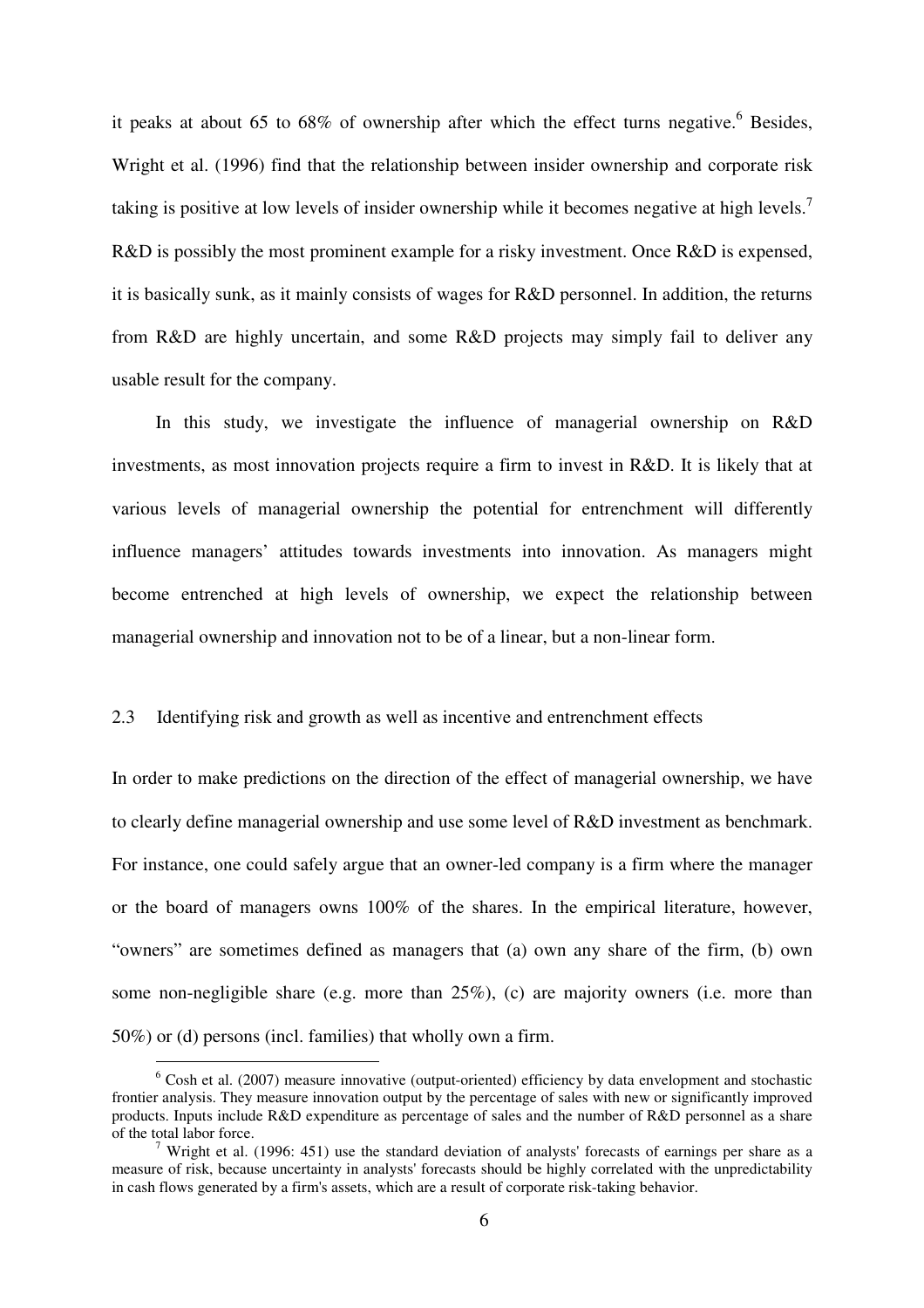Theoretically, it would be most appropriate to presume that a "purely" owner-led firm is one where the manager owns 100% of the firm, and that such firms invest at profitmaximizing levels of factor inputs. Taking this investment level as point of reference, we can define a "purely" manager-led firm as a firm where the manager owns 0% of the shares. In between 0% and 100% ownership, the concept of manager-led versus owner-led becomes fuzzy.

Applying this concept, we can first identify whether "pure" managers with no equity shares deviate from the level of R&D investment of "pure" owners with 100% equity shares because of the principal-agent problem. The direction of the deviation from the profitmaximizing level is a-priori unclear. On the one hand, "pure managers" may invest more than "pure owners", as they are typically rewarded by a combination of firm size (or growth) and profitability. On the other hand, they may invest less, because of the arguments concerning risk of failure with regard to R&D projects. Therefore a "pure" manager may under-invest into R&D as the risk of project failure is too high and appropriation in case of success is limited.

Second, we can identify the balance between managerial entrenchment and incentive effects. According to the incentive effect we would expect the interests of managers converging to those of an owner with increasing equity stakes. If managers become entrenched, however, they may deviate from the interest of an owner as their equity stakes increase. If the investment level departs from the purely owner-led firms as managerial ownership increases, one can conclude that the entrenchment effect outweighs the incentive effect. Second, if the investment level converges towards the purely owner-led firms, one can conclude that incentive effects outweigh potential entrenchment effects. Thus, we are interested in the *slope* of the curve describing the relationship between investment level and ownership shares to conclude on managerial entrenchment versus incentive effects.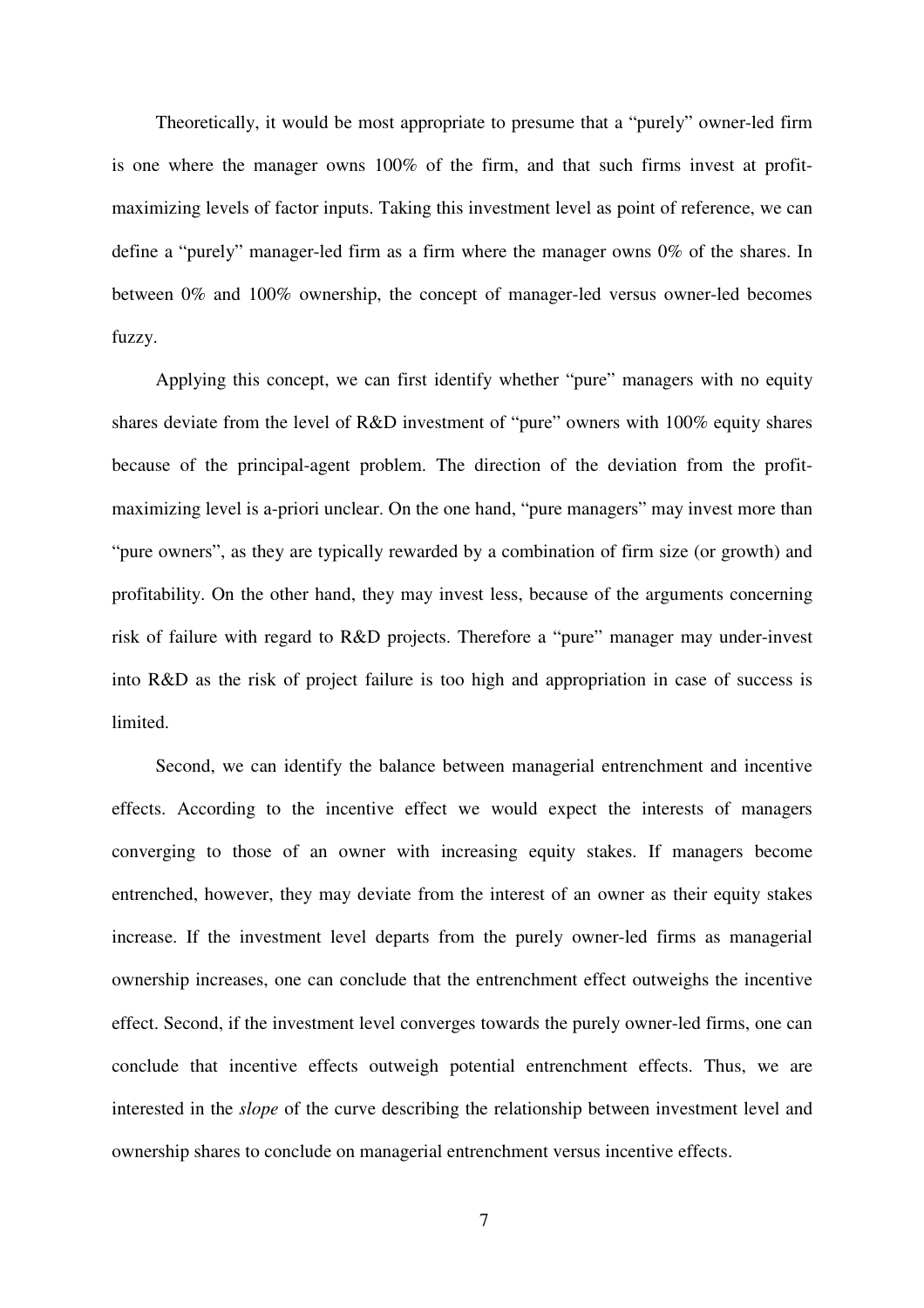In contrast, the *level* of the investment of "pure managers" compared to the level of investment of "pure owners" will indicate whether the risk argument, i.e. managers invest less, or the growth argument, i.e. managers invest more than purely owner-led firms, applies on average, all else constant.

**3 Data** 

#### 3.1 Sample

We use firm level data from the Flemish part of the sixth Community Innovation Survey (CIS) collected in 2009. The CIS is a business survey collecting firm-level data on innovation inputs and outputs. It is to a large extent harmonized across European Member States (see Eurostat 2004 for a detailed description of the CIS at European level). The CIS conducted in 2009 covers the innovative activity of companies between 2006 and 2008. It also provides general information on the company, such as sales, the number of employees, export share, and the sector of economic activity. We add firm-level financial data from Bel-First, a database provided by Bureau van Dijk that contains detailed financial information such as capital intensity, cash-flow and leverage. <sup>8</sup> The final database includes information on a crosssection of 1,406 firms that are active in manufacturing and selected service industries.<sup>9</sup> It constitutes a representative sample of these sectors in the economy of Flanders, Belgium.

#### 3.2 Variable description

As discussed above, we analyze whether the company stakes a manager owns influence his decision to invest into innovation. As a measure of a firm's investments into innovation we

<sup>&</sup>lt;sup>8</sup> The overlap of the companies in the Flemish CIS 2009 and Bel-First database is almost 100%. We lose only 12 observations when including the financial information provided by Bel-First.

 $9$  Selected service industries include NACE Ref.2 industries G, H, J, and M (see Table 4 in the appendix).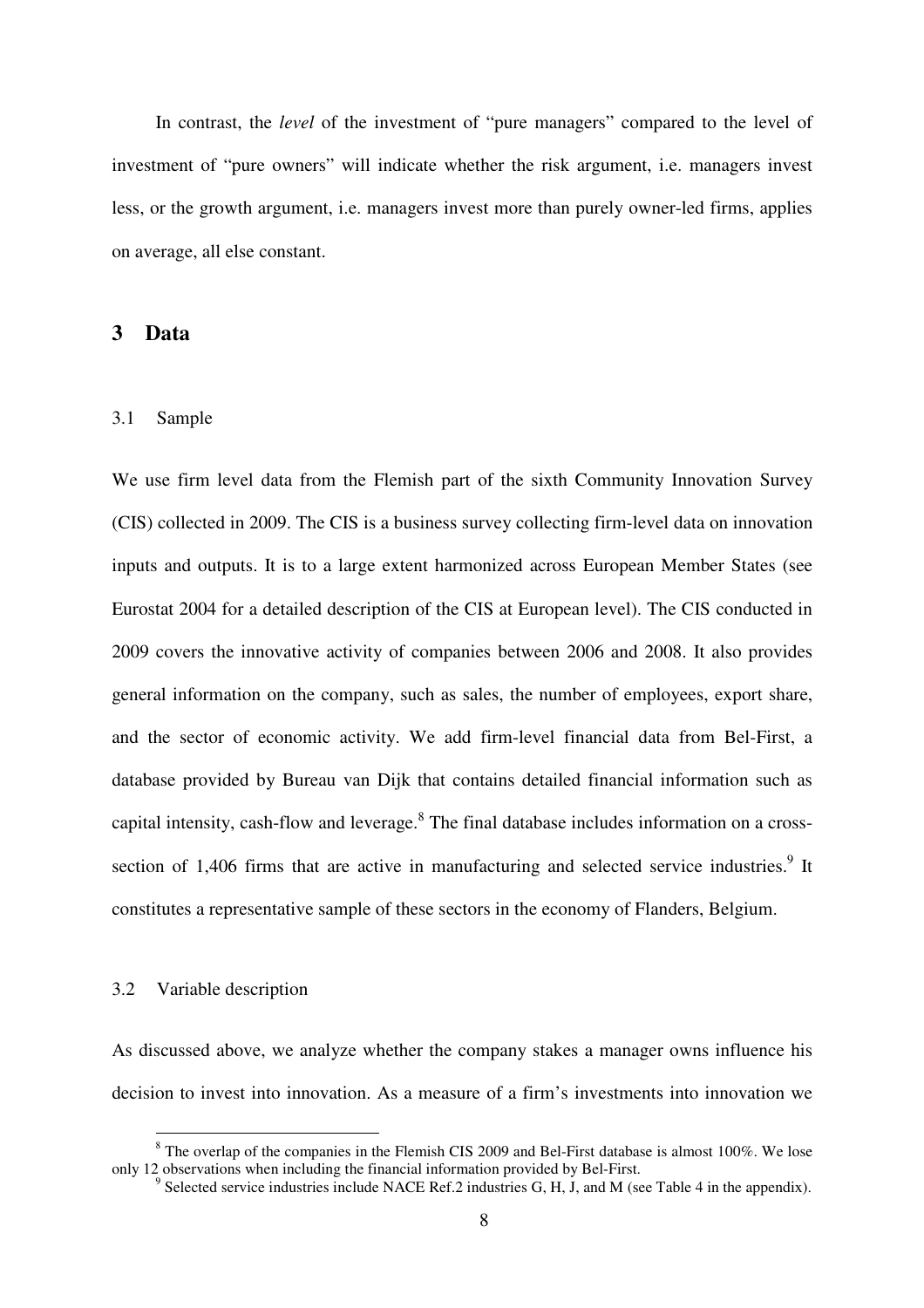observe a firm's R&D expenditure in 2008. The distribution of R&D expenditure is highly skewed, and many firms do not invest into R&D at all. In our sample the mean of R&D expenditure is 0.8 million EUR, while the median company does not conduct any R&D. Because of the skewness of the distribution, we use the logarithm of R&D investment in 2008  $(lnRD)$  as dependent variable  $(Table 1)$ .<sup>10</sup> In order to check the robustness of our results concerning the measure of investments into R&D, we also look at R&D intensity, i.e. the relation of a firm's R&D expenditure compared to its turnover in 2008. R&D intensity takes values between 0 and 100%.

We measure managerial ownership in two different ways. First, we employ dummy variables to compare "pure" owners, i.e. managers that are 100% owners (*MAN100*), and managers that own more than 0 but less than 100% (*MAN1-99*), with "pure" managers that hold no company shares. *MAN100* takes on the value 1 if a manager owns 100% of the company shares between 2006 and 2008, and 0 otherwise. *MAN1-99* takes on the value 1 if a manager owns more than 0 but less than 100% of the company shares between 2006 and 2008, and 0 otherwise.

Second, we are interested in the continuous relationship between the degree of ownership and the level of R&D spending. Therefore we employ a continuous variable that reflects the percentage of the shares the management owned of the company between 2006 and 2008. *SHARE* can take on values between 0 and 100%. We also employ its square to allow for a non-linear effect due to managerial entrenchment. Table 1 shows that managers in the sample hold on average 25% of company shares. Figure 1 displays the distribution of managerial ownership in our sample. We see that managerial ownership clusters at 0, 50 and 100%. However, a closer look at the distribution of managers' shares, which are greater than

 $\overline{a}$ 

<sup>&</sup>lt;sup>10</sup> As many companies have an R&D expnditure of zero, we take the logarithm of R&D expenditure plus one, so that the logarithm of R&D expenditure (*lnRD*) will be zero, if a firm does not invest into R&D. Equivalently we could have replaced lnRD by the minimum value of lnRD, if the R&D expenditure equals to zero, which leads to similar results.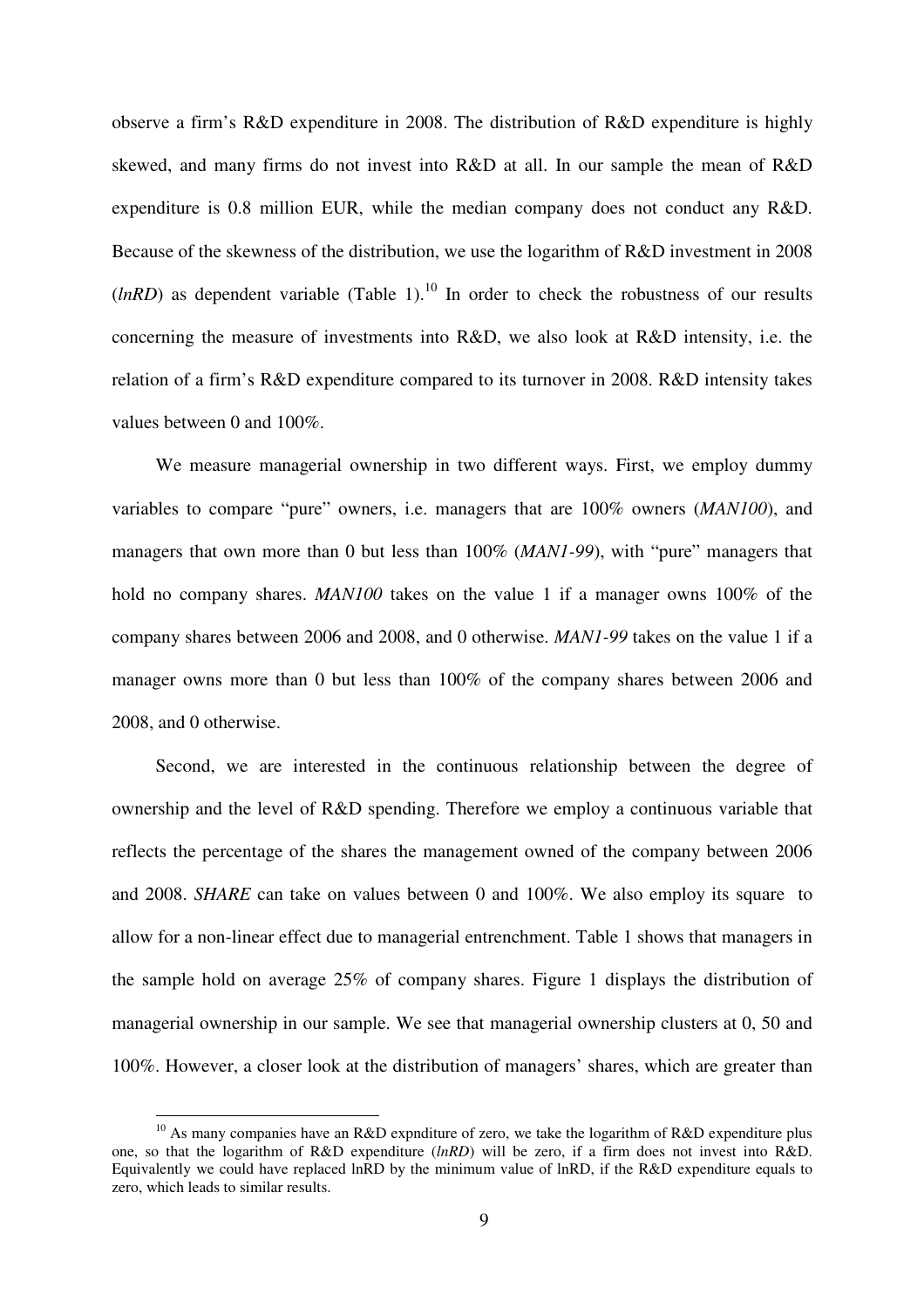0 and smaller than 100%, demonstrates that there are sufficient observations for all levels of managerial ownership (see Figure 2).



**Figure 1: Distribution of managerial ownership between 0 and 100%** 

**Figure 2: Distribution of managerial ownership over 0 and under 100%** 



We control for firm size, as managerial ownership is correlated with firm size (Bitler et al. 2005) and firm size also determines a firms investments into innovation (Schumpeter 1950, Cohen and Levin 1989). We measure firm size as the number of employees in 2006. Due to the skewness of its distribution the variable enters the regression in a log-linear form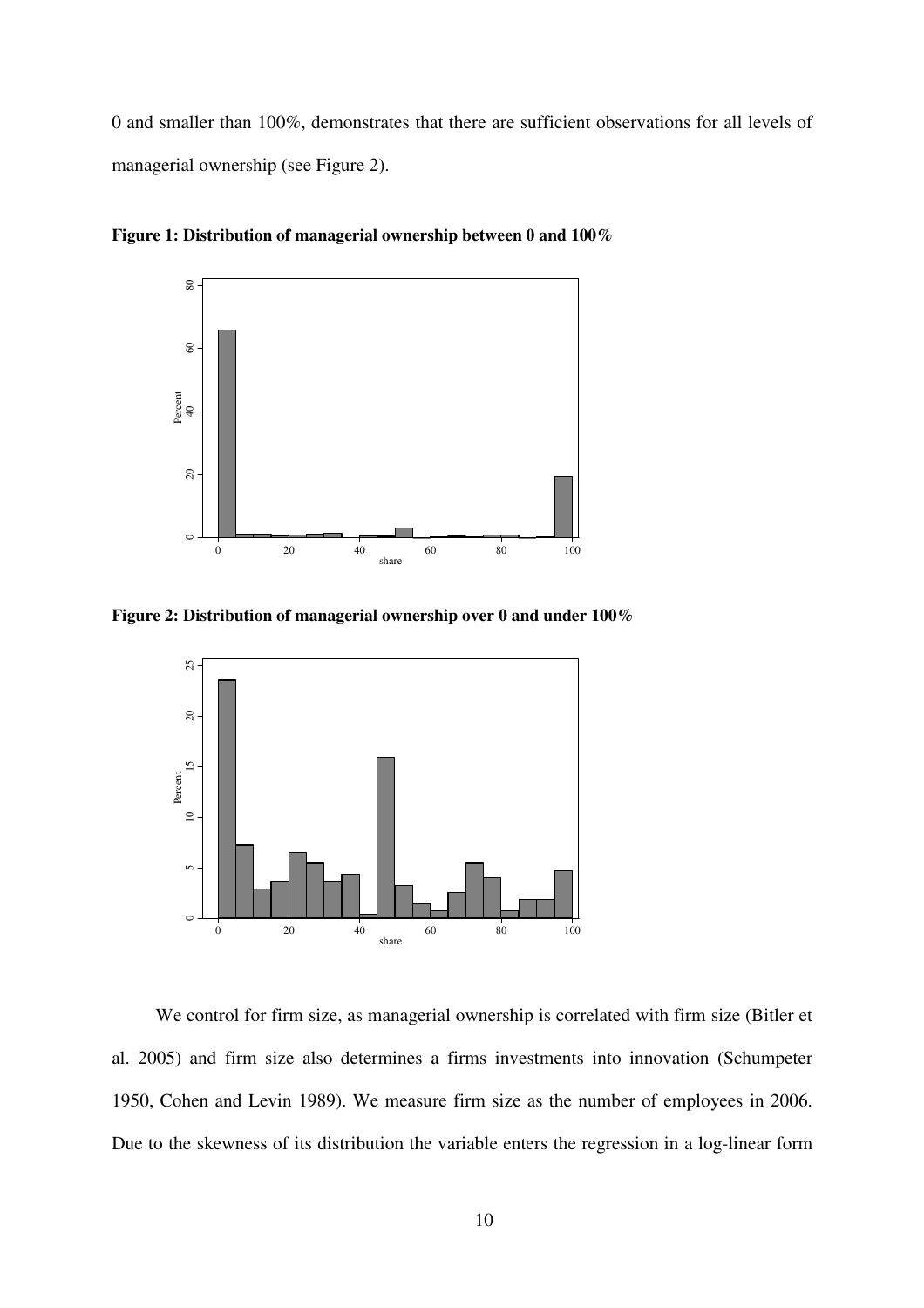(*lnEMP*). To allow for a non-linear effect between firm size and R&D investments, we include the squared term of *lnEMP*, too.

| Variable        | Unit measurement       | Mean    | Std. dev. | Median   | Min      | Max    |
|-----------------|------------------------|---------|-----------|----------|----------|--------|
| R&D expenditure | <b>1000 EUR</b>        | 788.353 | 5238.206  | 0        | $\Omega$ | 109194 |
| lnRD            | $Log(R&D$ expend. + 1) | 2.102   | 2.983     | $\Omega$ | 0        | 11.6   |
| R&D intensity   | $\%$                   | 3.068   | 10.110    | $\Omega$ | 0        | 100    |
| <b>MAN100</b>   | Dummy                  | 0.182   | .386      | $\Omega$ | 0        |        |
| <b>MAN1-99</b>  | Dummy                  | 0.196   | .397      | $\Omega$ | $\theta$ |        |
| <b>SHARE</b>    | $\%$                   | 25.484  | 40.277    | $\Omega$ | 0        | 100    |
| <b>GROUP</b>    | Dummy                  | 0.506   | 0.500     |          |          |        |
| <b>CAPINT</b>   | 1000 EUR / employee    | 40.755  | 50.726    | 25.5     | 0.370    | 424.4  |
| <b>LIAB</b>     | $\%$                   | 0.640   | 0.210     | 0.660    | 0.092    |        |
| <b>CF/EMP</b>   | 1000 EUR / employee    | 20.147  | 27.195    | 14       | $-79.5$  | 209.2  |
| <b>EXPORT</b>   | $\%$                   | 30.588  | 35.226    | 13       | 0        | 100    |
| C <sub>1</sub>  | Dummy                  | 0.344   | 0.475     | $\Omega$ | 0        |        |
| C <sub>2</sub>  | Dummy                  | 0.262   | 0.440     | $\Omega$ | 0        |        |
| C <sub>3</sub>  | Dummy                  | 0.347   | 0.476     | $\Omega$ | 0        |        |
| <b>EMP</b>      | Head counts            | 100.019 | 340.721   | 27       |          | 6078   |
| AGE             | Years                  | 28.389  | 23.714    | 21       |          | 227    |

**Table 1: Descriptive statistics (N = 1,406)** 

Note: Industry dummies omitted.

Managerial ownership might also differ between firm consortia versus family businesses. It is argued that institutional ownership provides effective monitoring and encourages managers to pursue risky projects like innovations, as they do not need to fear harsh penalty or job loss in case the project fails (Aghion et al. 2009). Therefore we employ a dummy variable (*GROUP*) that takes on the value 1, if a firm was member of a group of companies between 2006 and 2008.

In addition, we include the company's liability (*LIAB*) and cash flow per employee (*CF/EMP*) in the regression analysis to capture potential market discipline of managers by financial constraints as well as internal resources as these are the primary source for funding R&D investments (see e.g. the survey by Hall and Lerner 2010). *LIAB* is measured as the percentage of the current and non-current liabilities in total assets of a firm. *CF/EMP* is measured as cash flow (in thd. EUR) per employee. We also include a firm's capital intensity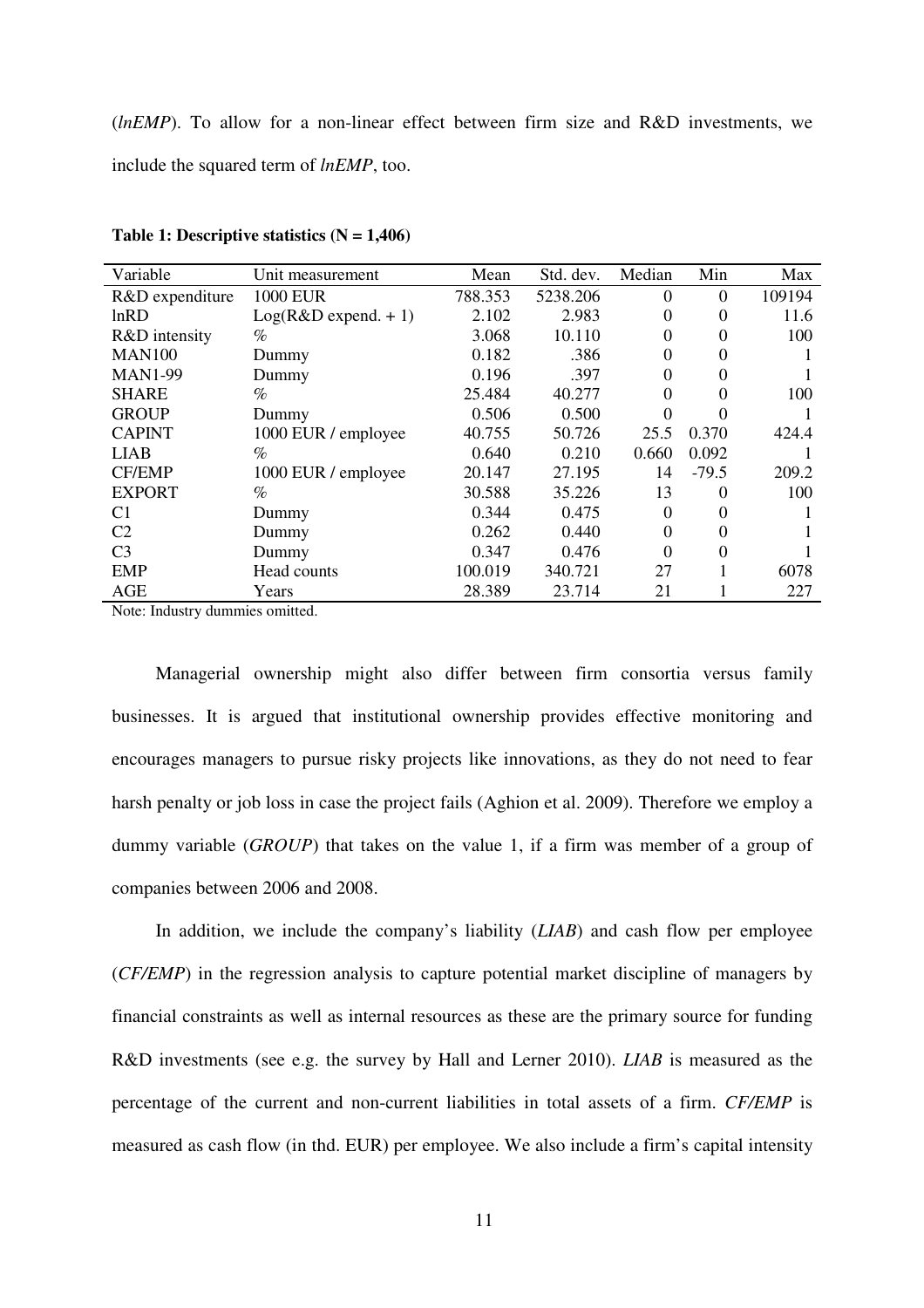(*CAPINT*), measured as tangible assets (in thd. EUR) per employee. It serves as a signal for the market entry cost or also potential technological opportunities in the innovation process. We use information about liability, cash flow intensity and capital intensity from 2007, a presample period, to circumvent endogeneity issues. When information on one of these variables is missing in 2007 we impute the information of 2006, or respectively 2005.

We also control for market structure as this may affect the investment into innovation (see e.g. Gilbert 2006). We include the number of competitors in the firm's most important market in terms of turnover. This is measured by three dummy variables: *C1* contains firms that have between 4 and 6 competitors in their most important market, *C2* those that have 7 to 15 competitors, and *C3* firms with more than 15 competitors. The reference category is firms in a monopoly or tight oligopoly with up to 3 competitors. In addition, we use the firm-level share of exports in total sales (*EXPORT*) in 2008 to proxy the degree of international competition the firm is facing.

The companies' age in 2008 serves as a proxy for a firm's market experience and reputation. It also reflects the firm's ability to access financial sources, which influences a company's innovative activity (Schneider and Veugelers 2010). Therefore we include age (*AGE*) in the analysis and control for a potentially non-linear effect of age on R&D expenditure by including the square of age as well.

Eleven sector dummies capture different technological opportunities of the companies and other unobserved factors that vary across industries (see Table 4 in the appendix).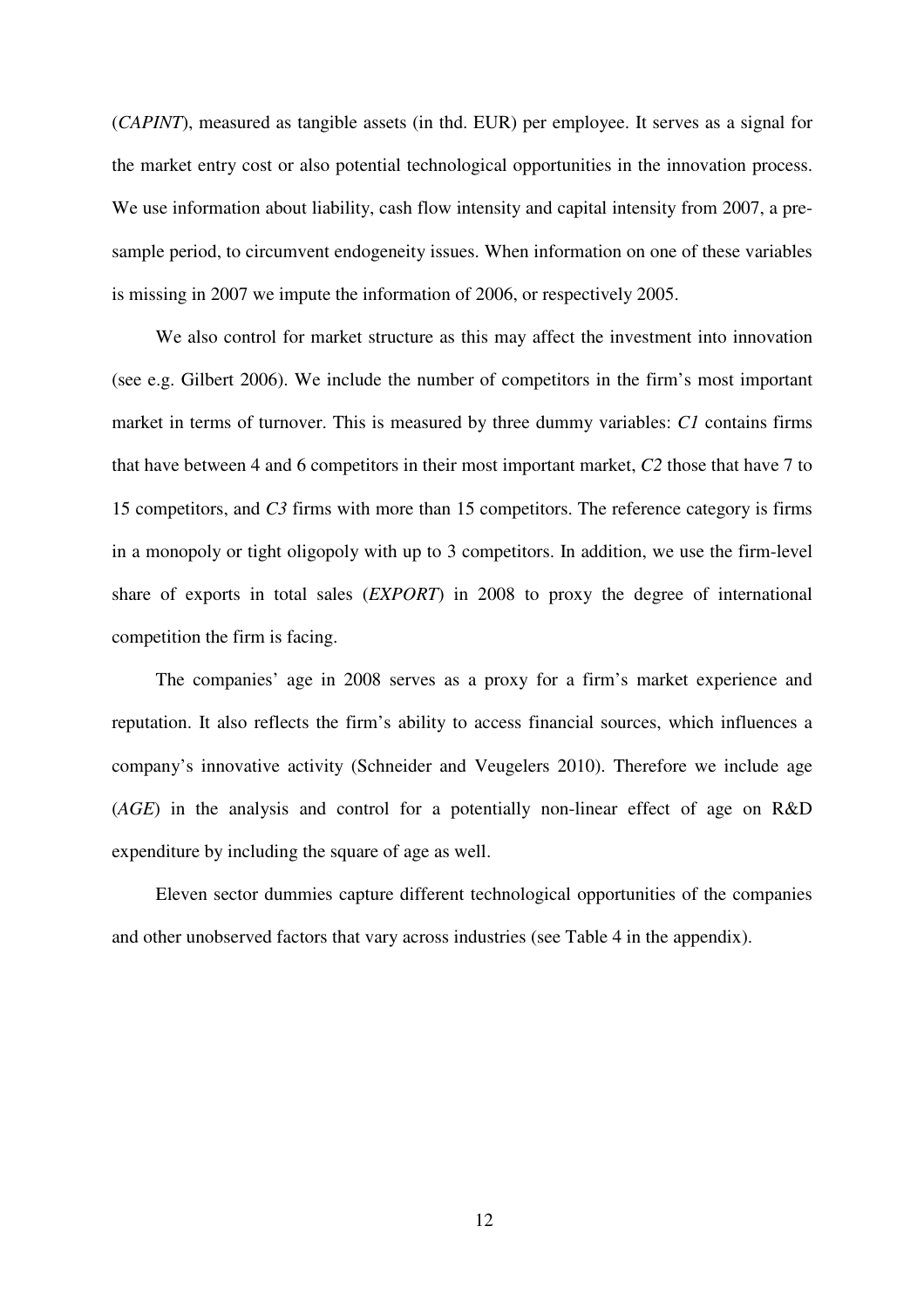#### 3.3 Econometric model

We estimate a Tobit model, as 884 firms in the sample of 1406 companies do not invest into R&D, i.e. those observations are left censored at zero. The Tobit model can be written as follows (cf. e.g. Greene 2003)

(1) 
$$
y_i^* = x_i'\beta + \varepsilon_i
$$
 with  $\varepsilon_i \sim N(0, \sigma^2)$ 

where  $y_i^*$  is the unobserved latent variable,  $\beta$  is the vector of parameters which has to be estimated,  $x_i$  represents the vector of explanatory variables, and  $\varepsilon_i$  is the error term. We observe

$$
(2) \quad y_i = \begin{cases} y_i^* & \text{if } y_i^* > 0 \\ 0 & \text{otherwise} \end{cases}
$$

The corresponding likelihood function for the homoscedastic model Tobit model is

(3) 
$$
\ln L = \sum_{y_i > 0} -\frac{1}{2} \left[ \ln(2\pi) + \ln \sigma^2 + \frac{(y_i - x_i'\beta)^2}{\sigma^2} \right] + \sum_{y_i = 0} \ln \left[ 1 - \Phi(\frac{x_i'\beta}{\sigma}) \right]
$$

where  $\sigma$  is the standard deviation to be estimated and  $\Phi$  indicates the cumulative density function of the standard normal distribution.

We estimate two different model specifications to analyze the impact of managerial ownership on R&D investment. First, we estimate a model employing dummy variables, where we compare firms managed by "pure owners" (*MAN100*) which we assume to behave profit-maximizing, and manager that own some company shares (*MAN1-99*) with those of "pure" managers (the reference category). The relationship is described in equation (4) below. We can thus test if owner-led companies' R&D investments differ from that of manager-led ones.

# (4)  $lnRD_i^* = \beta_1 + \beta_2 MAN1-99_i + \beta_3 MAN100_i + \gamma$  Controls<sub>i</sub> +  $\varepsilon_i$

 $\gamma$  symbols a vector of coefficients of the further controls: size, liability, cash flow intensity, capital intensity, export intensity, the number of competitors, age, and industry.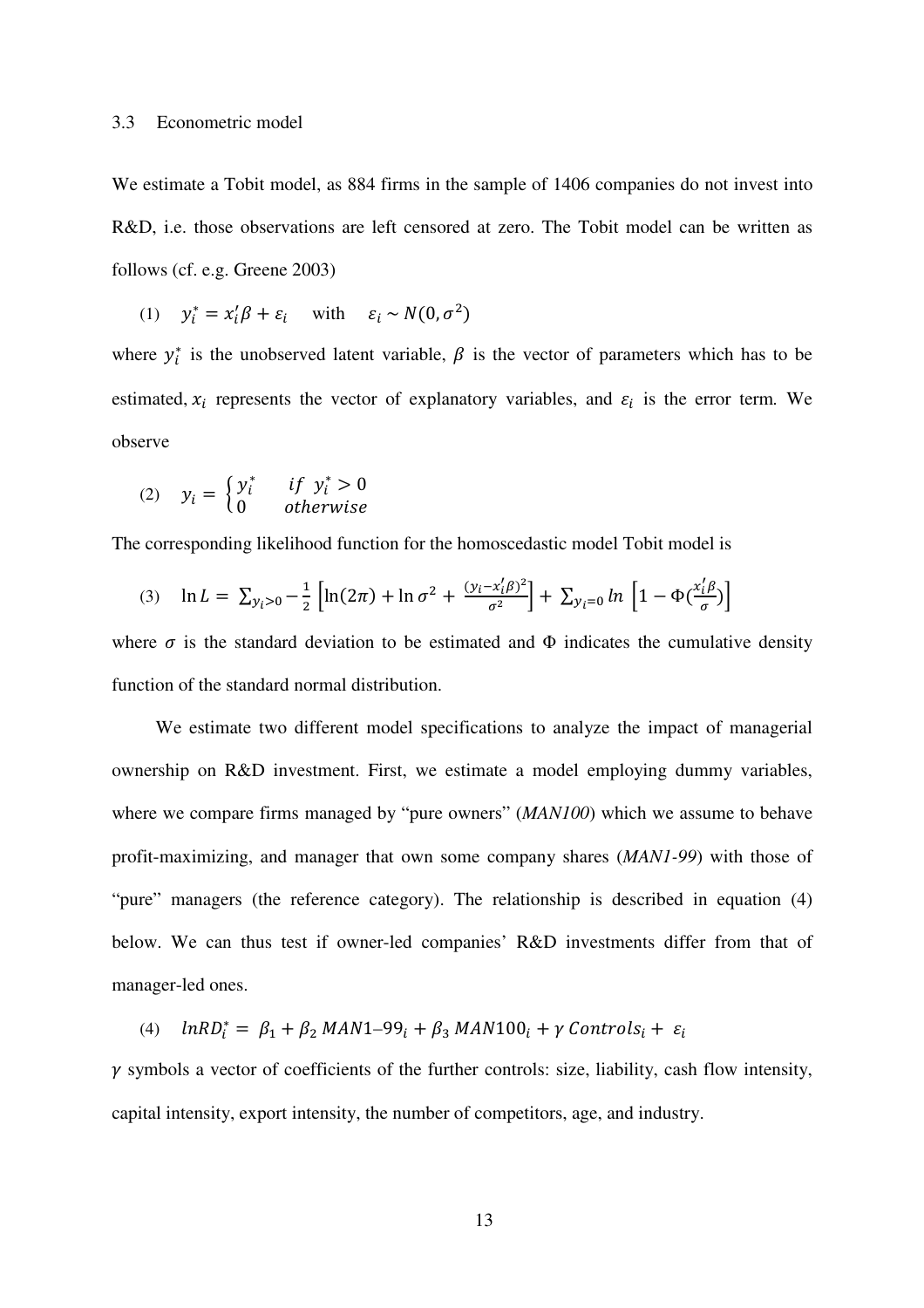In our second model we employ the continuous measure of managerial ownership *SHARE* and its square to test for a non-linear relationship between the degree of managerial ownership and R&D expenditure, see equation (5).

(5)  $ln R D_i^* = \beta_1 + \beta_2 \, SHARE_i + \beta_3 \, SHARE_i^2 + \gamma \, Controls_i + \varepsilon_i$ 

If various levels of managerial ownership lead to different behavior of the management towards R&D investments, we should see a non-linear relationship between R&D expenditure and managerial ownership, indicating managerial entrenchment.

If heteroskedasticity occurs in the Tobit model, the homoscedastic model will lead to inconsistent estimates for both the standard errors and the coefficients. In order to correct for heteroskedasticity in the Tobit model, one has to model heteroskedasticity in the maximum likelihood estimation, as the variance  $\sigma^2$  is estimated as parameter along with the coefficients  $β$ . We consider a Tobit model with multiplicative heteroskedasticity (cf. Greene 2003). We replace the homoscedastic standard error  $\sigma$  by

$$
\sigma_i = \sigma \sqrt{\exp{(z'_i \alpha)}},
$$

where  $z_i$  denotes a vector of variables suspected to cause the heteroskedasticity and  $\alpha$  is a vector of additional parameters to be estimated. We check for heteroskedasticity due to size and industry including four size class dummies, based on the number of employees of the firms in the sample, and ten industry dummies in  $z_i$ . Conducting Wald tests on joint significance of the size class dummies and the joint significance of the industry dummies, we find heteroscedasticity due to industry, but not due to size, for both of our model specifications. Consequently, we model the heteroskedastic variance with industry dummies and only present the results of the heteroskedastic Tobit models.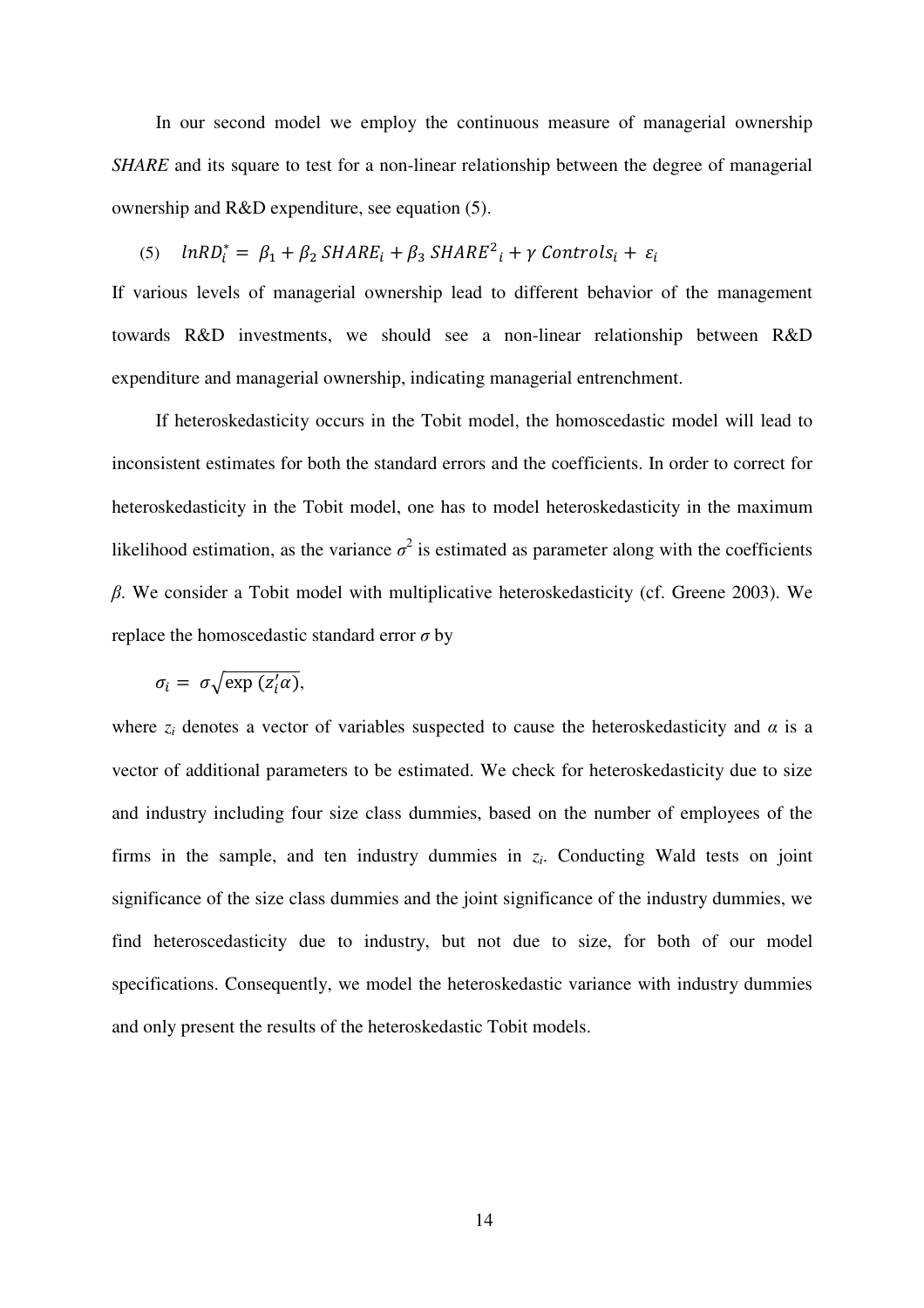### **4 Results**

Table 2 provides the estimation results for the heteroscedastic Tobit, where managerial ownership is measured in form of dummy variables. Column (1) presents the results for the first model, where we compare R&D expenditure of firms that are led by a "pure" owner (*MAN100*) or other degrees of managerial ownership (*MAN1-99*) with our reference category of "pure" managers that hold no company shares. Column (2) contains the results for the second model where we employ the continuous measure of managerial ownership and test for a non-linear relationship between managerial ownership and investments into R&D.

We find that firms, which are led by a "pure" owner (*MAN100*), as well as managers that own more than 0 but less than 100% of the ownership shares (*MAN1-99*), invest significantly more into R&D than firms led by a "pure" manager (see Table 2, Column 1). This result supports the theory that "pure" managers face high costs investing into risky R&D projects and therefore under-invest into innovation compared to managers that own any company shares. Hence, "pure" managers that own no company shares seem to have insufficient incentives to invest into risky, long-term R&D projects. This result is robust to a different model specification where we employ R&D intensity instead of the logarithm of R&D expenditure. We again find that owner-led companies have a significantly higher R&D intensity than "purely" manager-led companies (see Table 5, Column 1 in the appendix).

In addition, the estimation results of model one show that the coefficient of *MAN100* is smaller than the coefficient of *MAN1-99* (see Table 2, Column 1). This indicates, all else equal, that there is a non-linear relationship between various degrees of managerial ownership and R&D investments suggesting that managers are entrenched when it comes to investments into innovation.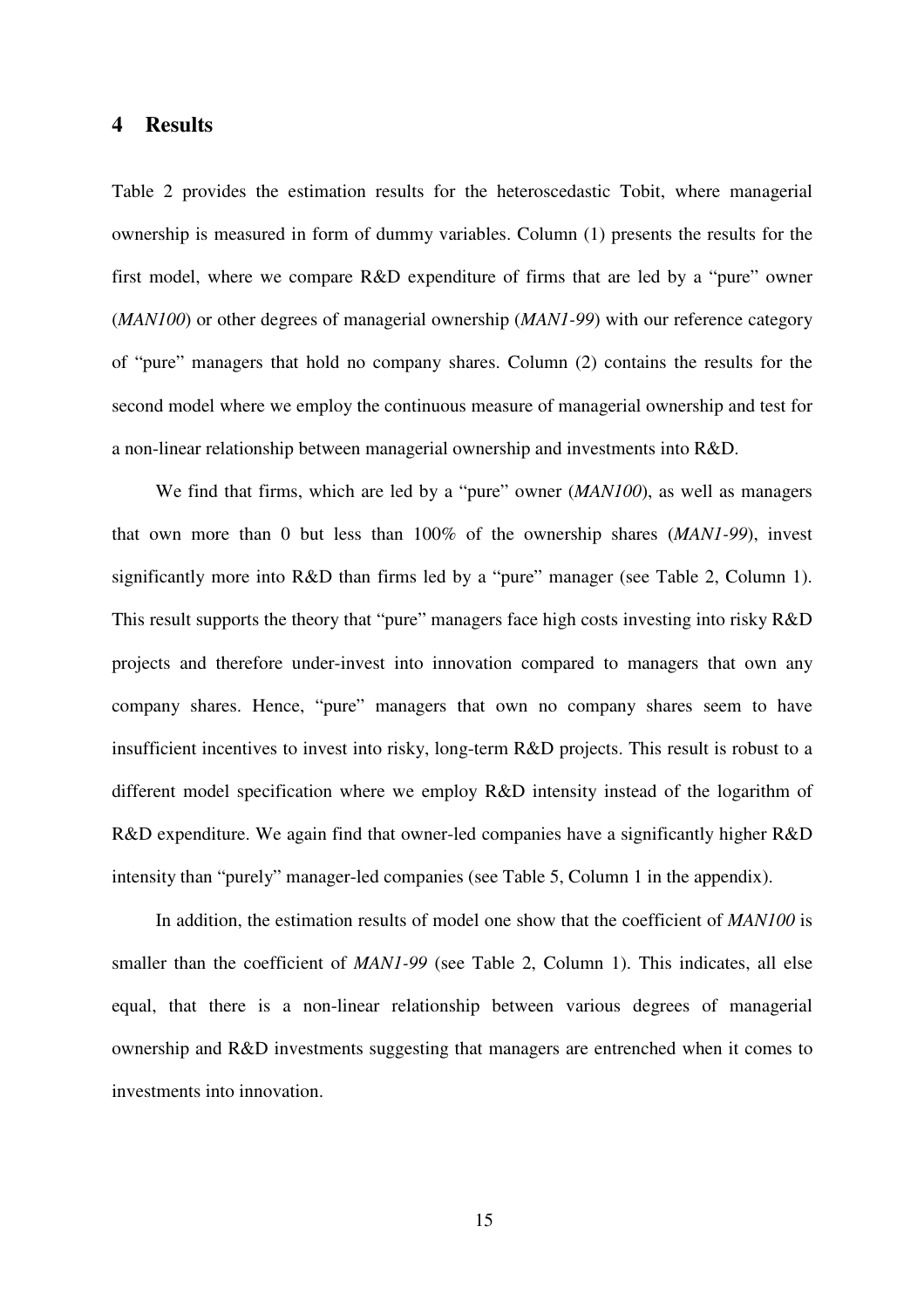| <b>Model</b>                           | (1)         | (2)          |
|----------------------------------------|-------------|--------------|
|                                        | Coef.       | Coef.        |
|                                        | (Std. err)  | (Std. err)   |
| <b>MAN1-99</b>                         | $1.792***$  |              |
|                                        | (0.433)     |              |
| <b>MAN100</b>                          | $1.062**$   |              |
|                                        | (0.504)     |              |
| <b>SHARE</b>                           |             | $0.094***$   |
|                                        |             | (0.024)      |
| <b>SHARE</b> <sup>2</sup> /100         |             | $-0.088$ *** |
|                                        |             | (0.024)      |
| <b>GROUP</b>                           | 0.116       | 0.159        |
|                                        | (0.425)     | (0.433)      |
| <b>LIAB</b>                            | $2.045**$   | 1.974 **     |
|                                        | (0.863)     | (0.863)      |
| <b>CAPINT</b>                          | 0.005       | 0.005        |
|                                        | (0.004)     | (0.004)      |
| <b>CF/EMP</b>                          | 0.008       | 0.009        |
|                                        | (0.007)     | (0.007)      |
| C <sub>1</sub>                         | $-0.792**$  | $-0.759**$   |
|                                        | (0.384)     | (0.384)      |
| C <sub>2</sub>                         | $-0.417$    | $-0.408$     |
|                                        | (0.406)     | (0.406)      |
| C <sub>3</sub>                         | $-1.735***$ | $-1.752$ *** |
|                                        | (0.407)     | (0.408)      |
| <b>EXPORT</b>                          | $0.042***$  | $0.042***$   |
|                                        | (0.005)     | (0.005)      |
| lnEMP                                  | 0.204       | 0.142        |
|                                        | (0.420)     | (0.420)      |
| $(lnEMP)^2$                            | $0.163***$  | $0.171***$   |
|                                        | (0.049)     | (0.049)      |
| <b>AGE</b>                             | $-0.019$    | $-0.015$     |
|                                        | (0.017)     | (0.017)      |
| AGE <sup>2</sup> /100                  | 0.015       | 0.012        |
|                                        | (0.013)     | (0.013)      |
| Constant                               | $-7.332***$ | $-7.155***$  |
|                                        | (1.434)     | (1.433)      |
| Test on joint significance of industry | 68.21***    | 66.66***     |
| dummies, $\chi^2(10)$                  |             |              |
| Log-likelihood                         | $-2038.854$ | $-2039.235$  |
| McFadden $R^2$                         | 0.098       | 0.098        |
| Number of obs.                         | 1406        | 1406         |
| Left-censored obs.                     | 884         | 884          |

**Table 2: Heteroscedastic Tobit regression results for lnRD** 

Notes: \*\*\*  $(**,*)$  indicate a significance level of  $1\%$  (5%, 10%).

Indeed our second model specification in Column (2) demonstrates that there is a highly significant non-linear relationship in form of an inverse u-shape between the amount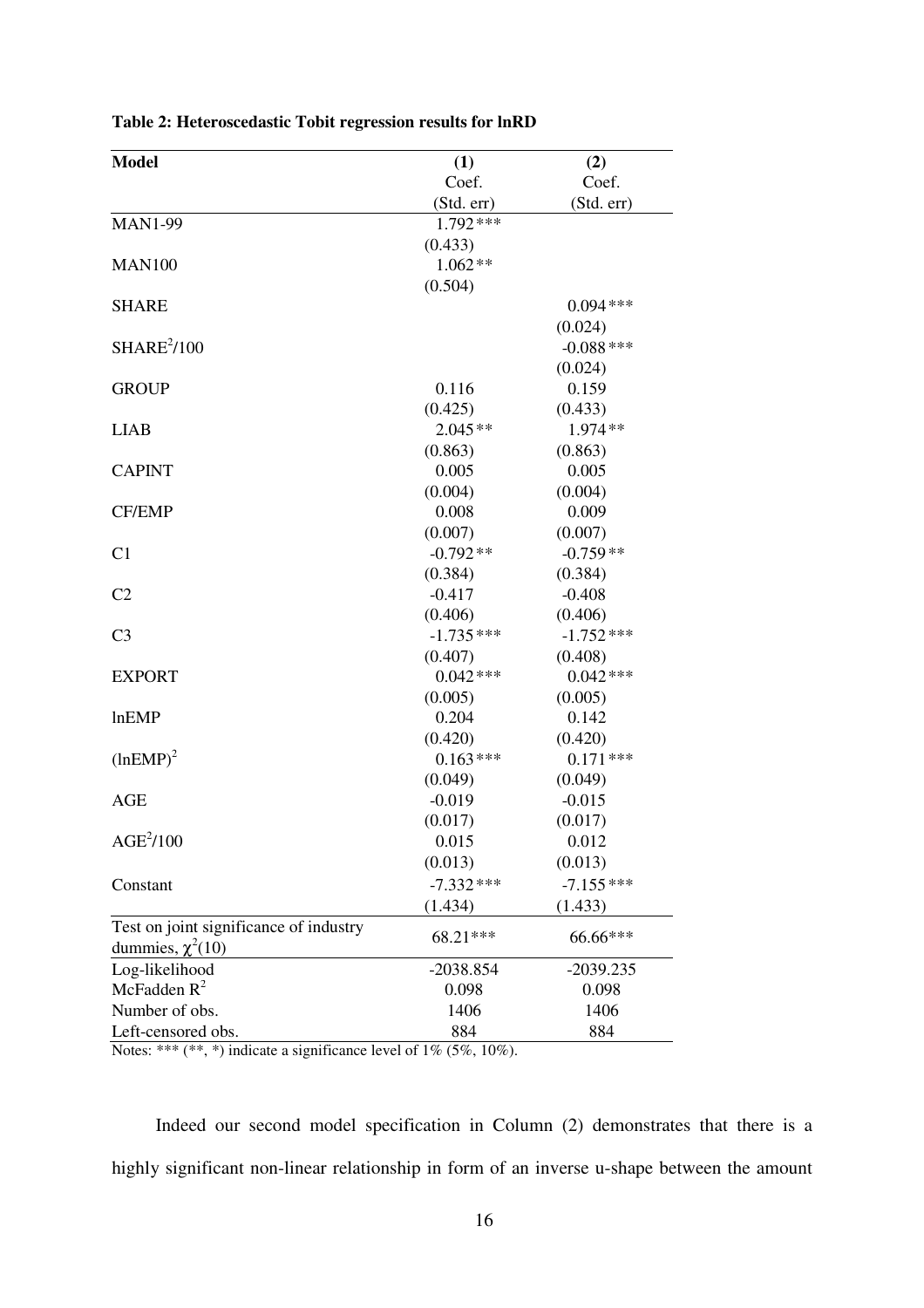of capital shares the management owns and R&D investments. The peak is at 54% of the shares owned by the management. The relationship is depicted in Figure 3. We see that R&D investments do not monotonically rise with increasing ownership shares of the management. Instead, R&D initially grows but then decreases as managers expand their equity holdings beyond some threshold.





The quadratic specification allows a more detailed interpretation of the regression results as our previous specification using the dummy variables. First, we see that managers owning a relatively small share of the firm under-invest when compared to "pure" owners (see the dotted horizontal line in Figure 3). In this range of the ownership we thus conclude that the risk argument outweighs the growth argument as the level of investment is lower. As in the dummy variable specification, we also see that over-investment is present over a large range of the distribution (all observations above the dotted horizontal line). Here the interest in growth opportunities outweighs the fear of innovation project failure. Increased job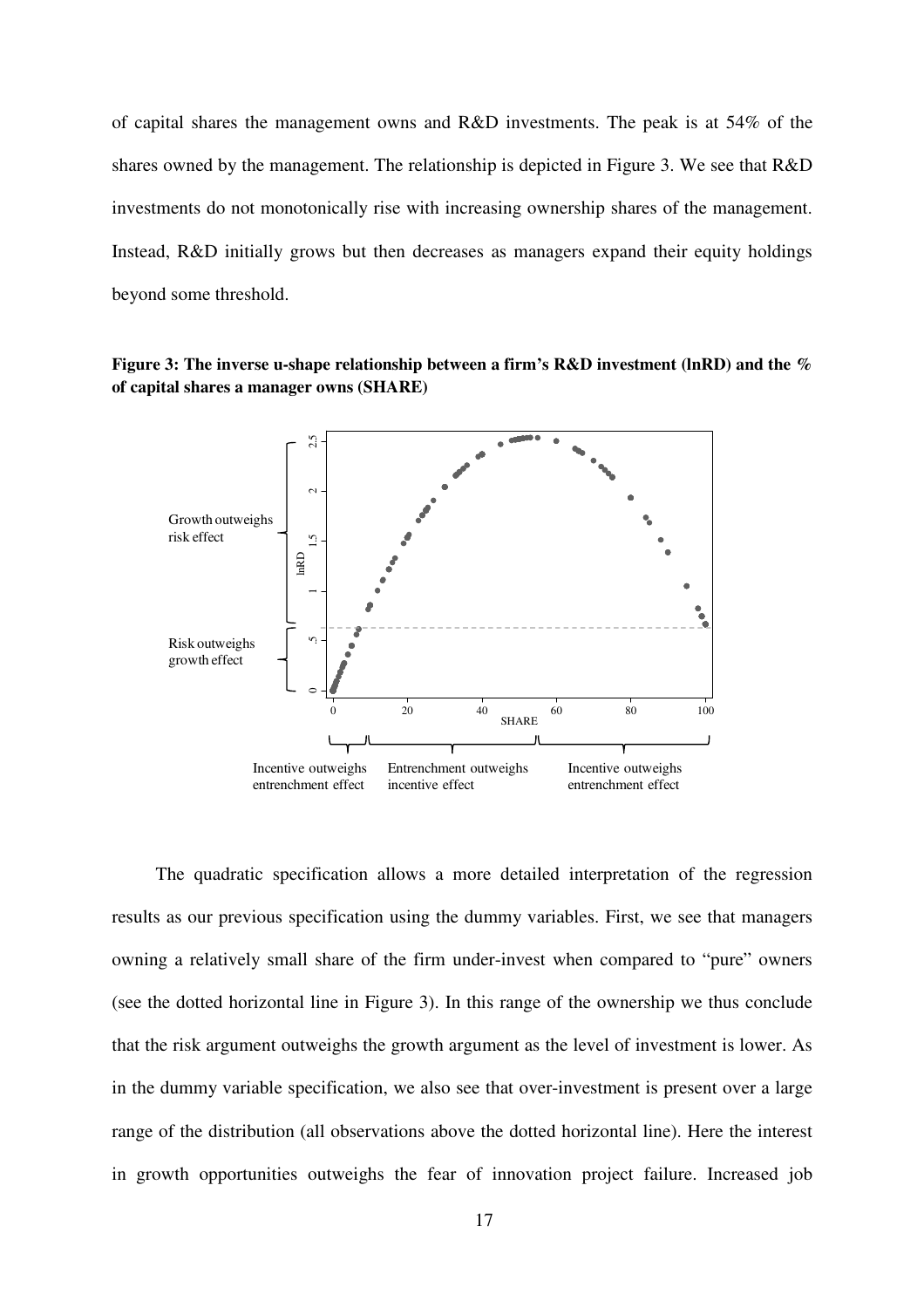security due to the possession of higher stakes in the firm reduces the managers' fear that R&D project failure can negatively affect his career. More stakes give rise to the growth argument that is tied to higher managerial remuneration, power and prestige.

In addition to the vertical location of the curve, we can also interpret the shape of the curve, i.e. the slope. The upward sloping part of the curve – below the dotted horizontal line in Figure 3 – indicates that managers' interests become more aligned with those of the 100% owners' with increasing ownership shares. Above the dotted horizontal line the investment level departs further and further away from the 100% owners' investment, indicating that entrenchment effects outweigh the opposing incentive effects. The downward sloping part after the peak, that is, managerial interests become more aligned to owners, points to the dominance of the incentive effect in this part of the ownership distribution. The results remain robust to a different model specification, when we analyze the relationship between managerial ownership and R&D intensity (cf. Table 5, Column 2 in the appendix).

Besides, the estimation results show that larger enterprises invest more into R&D than smaller ones, which might be due to the fact that smaller companies have insufficient access to financial resources. Firms that export have a higher R&D expenditure, reflecting a positive effect of international competition on innovation. However, this result could also be due to the fact that Belgium is a small European economy and therefore innovative companies are likely to export. Higher liability seems to affect the R&D expenditure positively. High competition in the market of the product with the highest turnover has a negative impact on a firms R&D expenditure when compared to a close oligopoly, where firms face a maximum of three competitors. Being part of a company group, capital intensity, cash flow per employee, and company age do not significantly impact R&D expenditure in the present sample.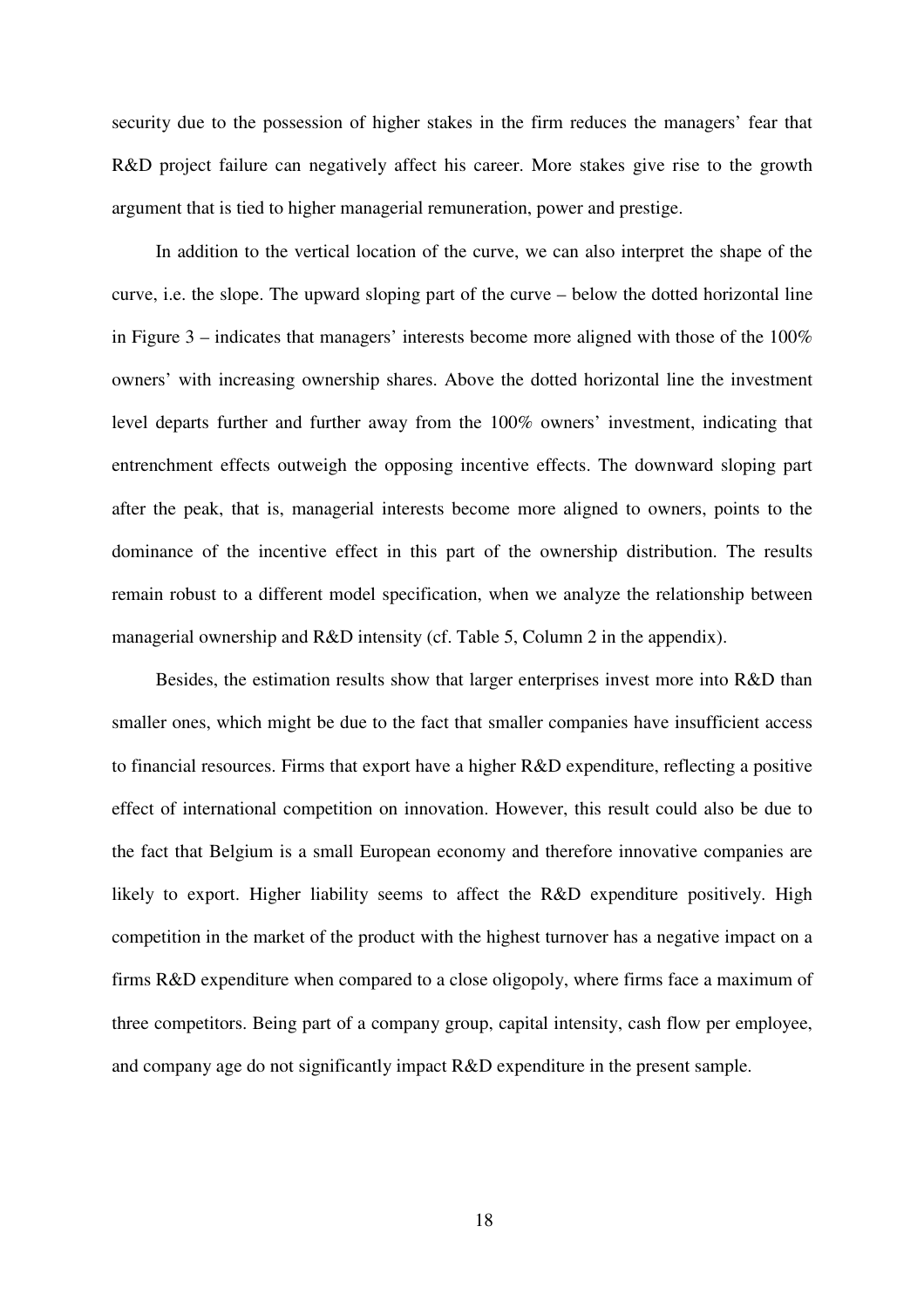#### *Robustness of results*

As it often criticized that innovations in the service sector are fundamentally distinct from those in the manufacturing sector, we conducted another robustness check of the results by estimating the same models on a subsample of 778 manufacturing firms. The regression results are displayed in Table 3. Our result that "pure" managers seem to under-invest into innovation compared to owners holds (cf. Table 3, Column 1). However, when we compare "pure" managers only to "pure owners" the effect is still positive but not significant any more. Second, the inverse u-form relationship between the degree of managerial ownership and the logarithm of R&D investments remains highly significant for the subsample of manufacturing industries (cf. Table 3, Column 2). Our finding that managers seem to be entrenched when it comes to investments into innovation holds for the subsample of manufacturing industries.

Nevertheless, our results have to be interpreted with caution as they could be subject to endogeneity, if ownership is not exogenous but determined by economic forces (Demsetz 1983, Demsetz and Lehn 1985). Because it may be optimal to wider disperse capital shares in a risky environment, the risk structure of a firm could determine its ownership structure. But we believe that our model specification rules out potential endogeneity problems to a certain extent, as our data on managerial ownership is an average over the years 2006 to 2008, while we use information about R&D spending in 2008. Besides, La Porta et al. (1999) state that ownership changes very slowly over time. Of course, it would be desirable to employ instrumental variable regressions to rule out potential endogeneity more convincingly. Unfortunately, we do not have suitable candidates for instrumental variables in our data.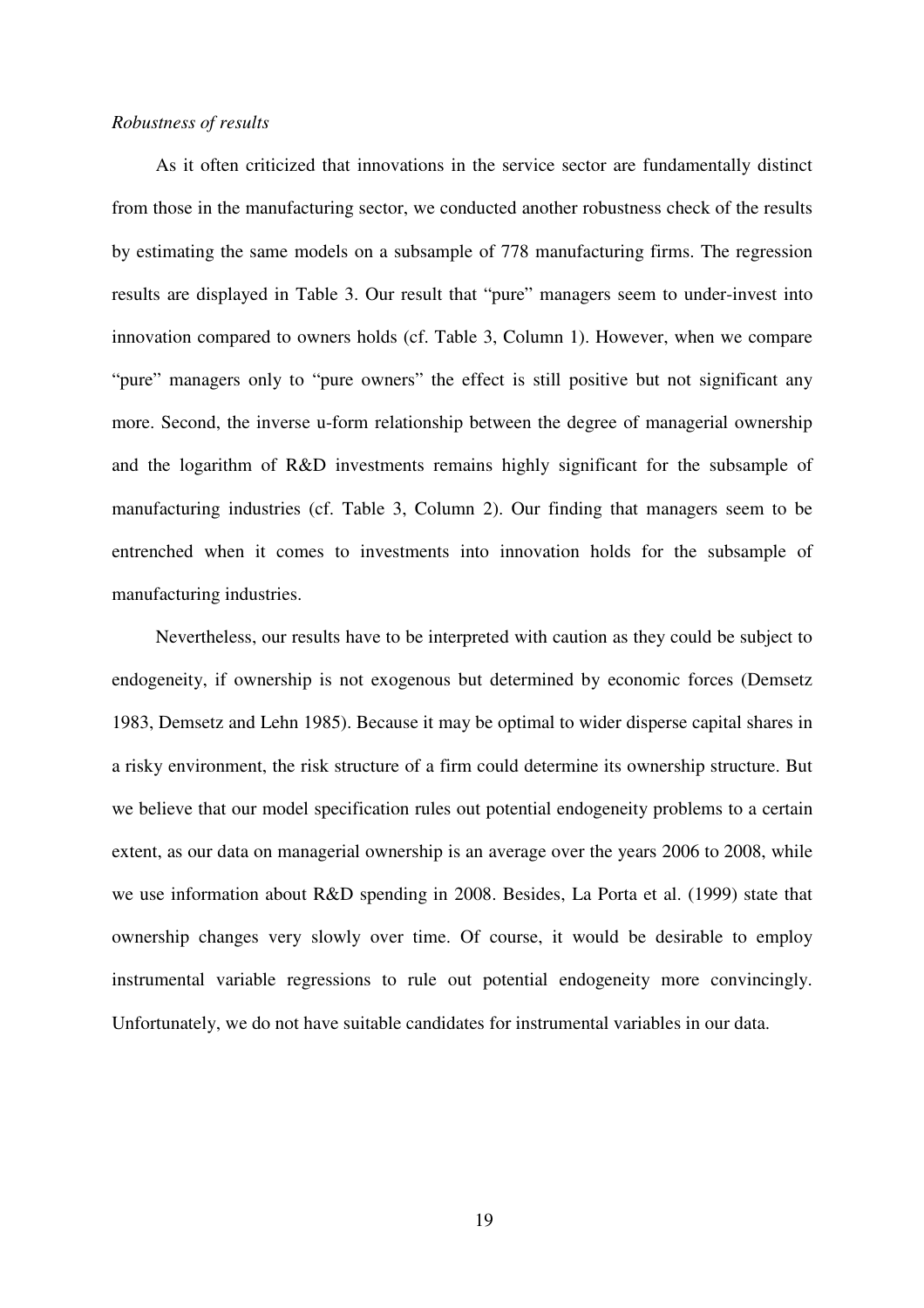| <b>Model</b>                           | (1)          | (2)          |
|----------------------------------------|--------------|--------------|
|                                        | Coef.        | Coef.        |
|                                        | (Std. err.)  | (Std. err.)  |
| <b>MAN1-99</b>                         | $1.195**$    |              |
|                                        | (0.543)      |              |
| <b>MAN100</b>                          | 0.865        |              |
|                                        | (0.638)      |              |
| <b>SHARE</b>                           |              | $0.090$ ***  |
|                                        |              | (0.030)      |
| SHARE <sup>2</sup> /100                |              | $-0.084$ *** |
|                                        |              | (0.031)      |
| <b>GROUP</b>                           | 0.371        | 0.505        |
|                                        | (0.541)      | (0.555)      |
| <b>LIAB</b>                            | 1.981*       | 1.892*       |
|                                        | (1.038)      | (1.035)      |
| <b>CAPINT</b>                          | 0.000        | 0.000        |
|                                        | (0.005)      | (0.005)      |
| <b>CF/EMP</b>                          | $0.014*$     | $0.014*$     |
|                                        | (0.009)      | (0.009)      |
| C1                                     | $-0.815*$    | $-0.737$     |
|                                        | (0.479)      | (0.479)      |
| C <sub>2</sub>                         | $-0.395$     | $-0.366$     |
|                                        | (0.505)      | (0.505)      |
| C <sub>3</sub>                         | $-1.482$ *** | $-1.428$ *** |
|                                        | (0.521)      | (0.520)      |
| <b>EXPORT</b>                          | $0.039***$   | $0.038***$   |
|                                        | (0.006)      | (0.006)      |
| lnEMP                                  | 0.197        | 0.143        |
|                                        | (0.569)      | (0.567)      |
| $(lnEMP)^2$                            | $0.174***$   | $0.180***$   |
|                                        | (0.063)      | (0.063)      |
| <b>AGE</b>                             | $-0.026$     | $-0.022$     |
|                                        | (0.020)      | (0.020)      |
| AGE <sup>2</sup> /100                  | 0.022        | 0.019        |
|                                        | (0.015)      | (0.015)      |
| Constant                               | $-6.726***$  | $-6.694***$  |
|                                        | (1.650)      | (1.646)      |
| Test on joint significance of industry |              |              |
| dummies, $\chi^2(10)$                  | 1.24         | 1.30         |
| Log-likelihood                         | $-1208.977$  | $-1207.045$  |
| McFadden $R^2$                         | 0.097        | 0.098        |
| Number of obs.                         | 778          | 778          |
| Left-censored obs.                     | 460          | 460          |

**Table 3: Tobit regressions for lnRD: subsample of manufacturing industries<sup>11</sup>**

Notes: \*\*\*  $(**,*)$  indicate a significance level of  $1\%$  (5%, 10%).

 $\overline{a}$ <sup>11</sup> We employ a homoscedastic Tobit model, as we do not find heteroscedasticity due to firm size or industry when analyzing the subsample of manufacturing industries.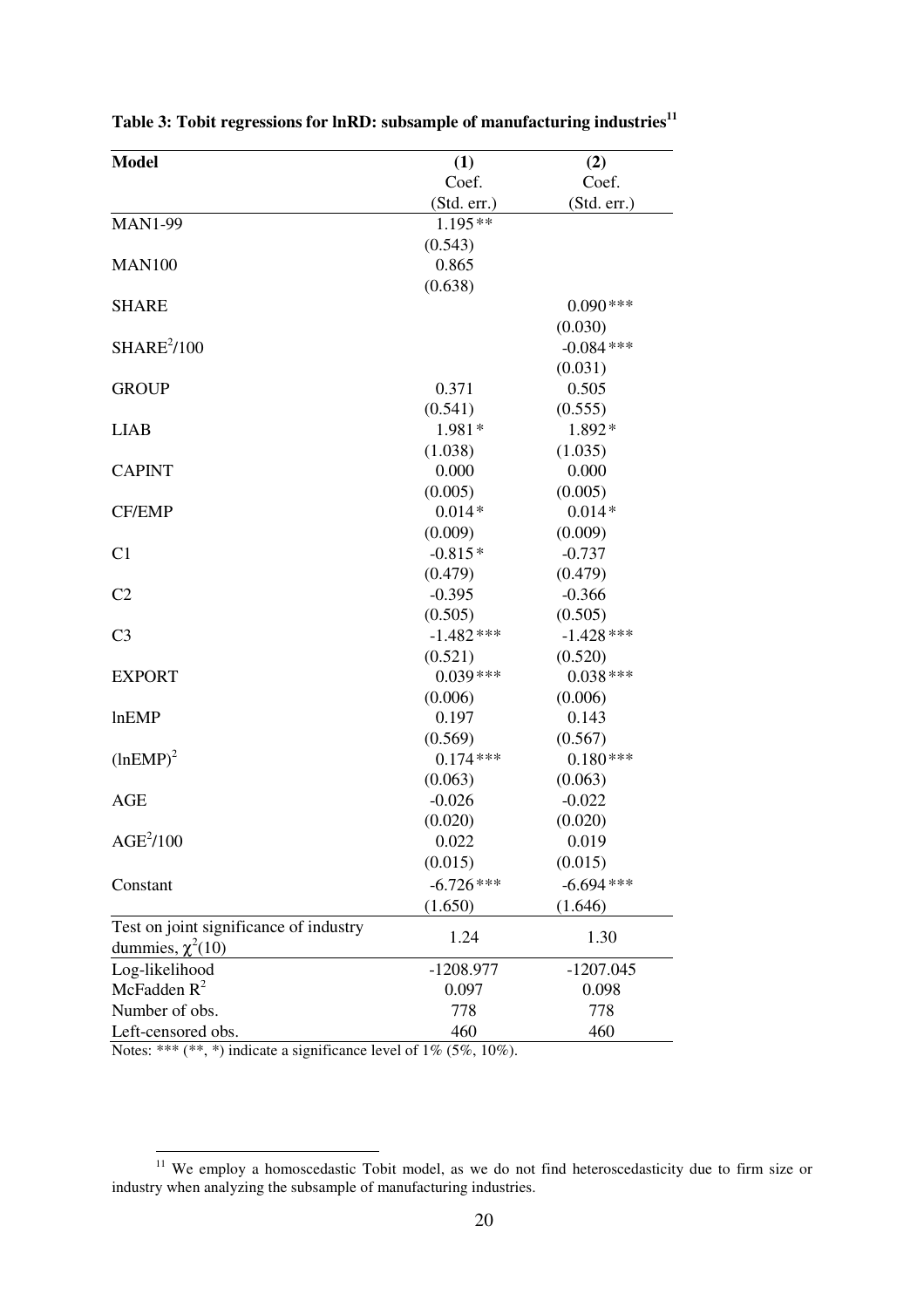### **5 Conclusion**

This paper considers the impact of managerial ownership on investments into innovation. We find first that managers holding no company shares tend to under-invest into innovation when compared owners holding 100% of the shares. This gives rise to the theory that managers holding no company shares face high agency-costs when it comes to investments into R&D. Innovation projects are risky and can thus have detrimental effects on a manager's career in the case of failure and eventually lead to job loss.

Second, we consider that managers can become entrenched when holding an increasing amount of company shares, i.e. they have the freedom to pursue their own – not the owners' – interest. We find a strong non-linear relationship in shape of an inverse u between the company shares a manager holds and R&D expenditure, suggesting that managers are entrenched when it comes to investments into innovation. Our results indicate that managerial entrenchment allows managers to over-invest into innovation when compared to a 100% owner. With increasing ownership shares managers face higher job security reducing the fear that R&D project failure could negatively affect their career. Hence, managers might overinvest into innovation for reasons of company growth that goes along with higher managerial remuneration as well as increased power and prestige. These findings are in line with the theory about ownership structure and innovative activity of firms as well as the entrenchment literature.

Further research analyzing the relationship between managerial ownership and innovation is needed in order to check the validity of our findings. Especially the use of appropriate instruments for managerial ownership would contribute to gaining further insights in this new research field. If, however, managers do become entrenched with increasing ownership shares when it comes to investments into R&D, the policy of

21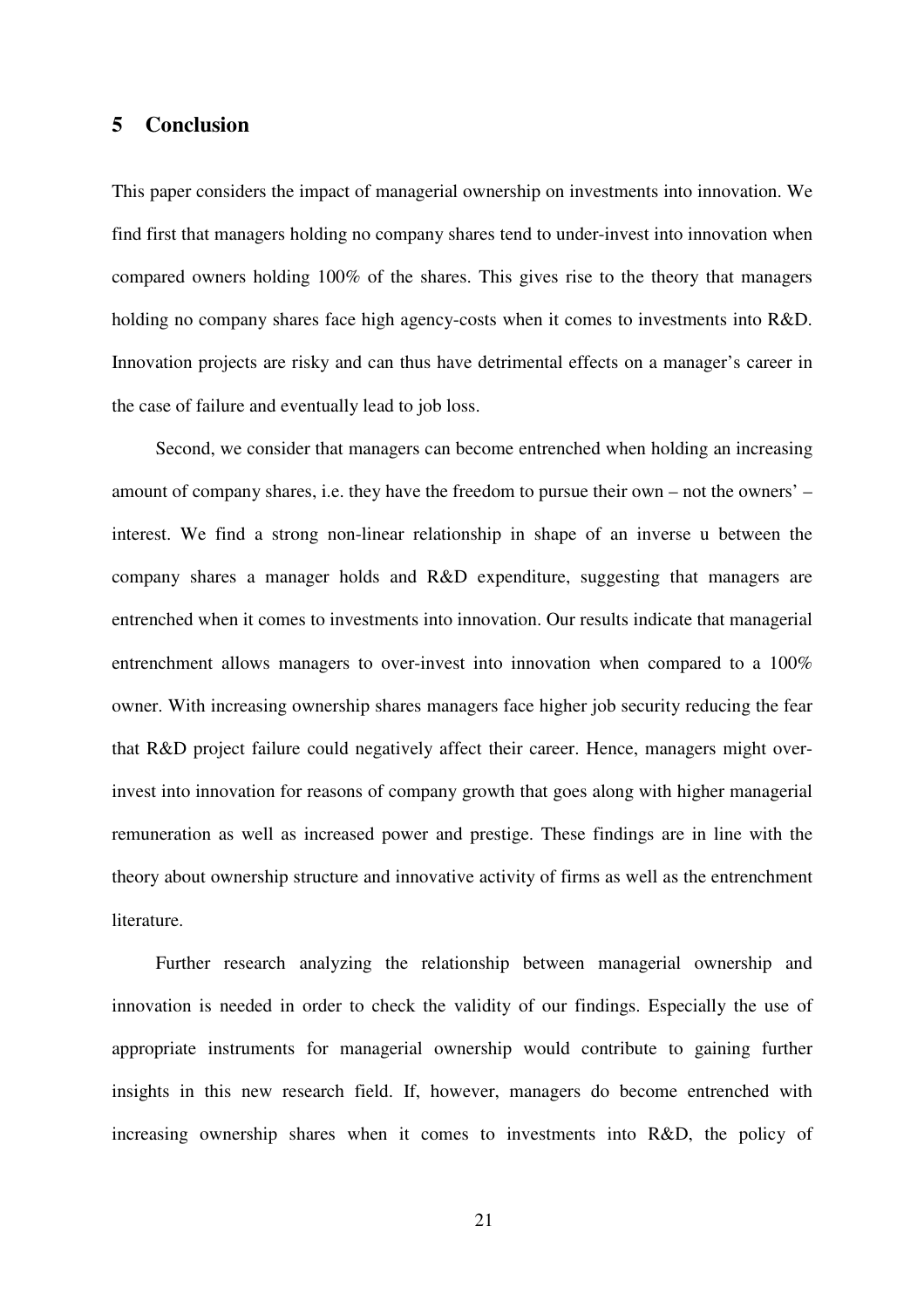incentivizing managers to act in the owners' interests by distributing capital shares to the management has to be revisited.

## **References**

- Abramowitz, M. (1989), Thinking about growth, in: M. Abramowitz (ed.), *Thinking about growth and other essays on economic growth and welfare*, Cambridge: Cambridge University Press, 3-79.
- Adams, R.B., B.E. Hermalin and M.S. Weisbach (2010), The role of boards of directors in corporate governance: a conceptual framework and survey, *Journal of Economic Literature* 48(1), 58-107.
- Aghion, P. and P. Howitt (1997), *Endogenous Growth Theory*, Cambridge: MIT Press.
- Aghion, P. and P. Howitt (2009), *The Economics of Growth*, Cambridge: MIT Press.
- Aghion, P., J. van Reenen and L. Zingales (2009), Innovation and institutional ownership, CEP Discussion Papers 911, London.
- Baker, G.P., M.C. Jensen and K.J. Murphy (1988), Compensation and incentives: practice versus theory, *Journal of Finance* 43(3), 593-616.
- Baysinger, B.D., R.D. Kosnik and T.A. Turk (1991), Effects of board and ownership structure on corporate R&D strategy, *Academy of Management Journal* 34(1), 205-214.
- Berle, A. and G. Means (1932), *The modern corporation and private property*, New York: Macmillan.
- Bitler, M. P., T. Moskowitz and A. Vissing-Jorgensen (2005), Testing agency theory with entrepreneur effort and wealth, *Journal of Finance* 60(2), 539-576.
- Cohen, W. and R. Levin (1989), Empirical studies of innovation and market structure, in: Schmalensee, R. and R.D. Willig, *Handbook of Industrial Organization*, Vol. 2, Elsevier, 1059-1107.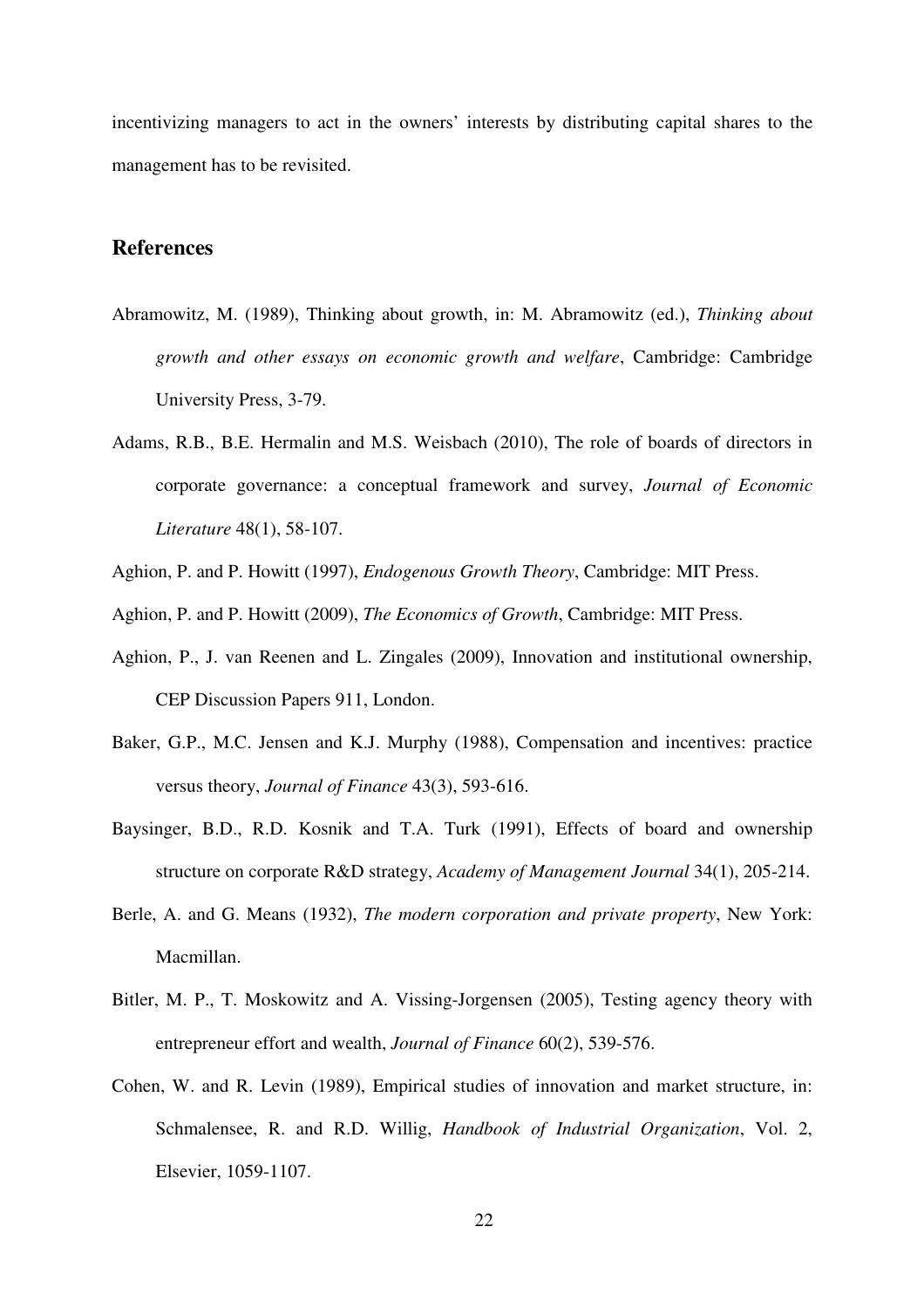- Cosh, A., X. Fu and A. Hughes (2007), Management characteristics, managerial ownership and innovative efficiency in high-technology industry, SLPTMD Working Paper Series No. 007, Oxford.
- Czarnitzki, D. and K. Kraft (2004a), Management control and innovative activity, *Review of Industrial Organization* 24(1), 1-24.
- Czarnitzki, D. and K. Kraft (2004b), Firm leadership and innovative performance: evidence from seven EU countries, *Small Business Economics* 22(5), 325-332.
- Czarnitzki, D. and K. Kraft (2009), Capital control, debt financing and innovative activity, *Journal of Economic Behavior and Organization* 71(2), 372-383.
- Demsetz, H. (1983), The structure of ownership and the theory of the firm, *Journal of Law and Economics* 26(2), 375-390.
- Demestz, H. and K. Lehn (1985), The structure of corporate ownership: causes and consequences, *Journal of Political Economy* 93(6), 1155-1177.
- Demsetz, H. and B. Villalonga (2001), Ownership structure and corporate performance, *Journal of Corporate Finance* 7(3), 209-233.
- Eisenmann, T.R. (2002), The effects of CEO equity ownership and firm diversification on risk taking, *Strategic Management Journal* 23(6), 513-534.
- Eurostat (2004), Innovation in Europe:Results for the EU, Iceland and Norway, *Panorama of the European Union – Theme 9: Science and Technology*, Luxembourg.
- Francis, J. and A. Smith (1995), Agency costs and innovation: some empirical evidence, *Journal of Accounting and Economics* 19(2-3), 383-409.
- Gilbert, R. (2006), Looking for Mr. Schumpeter: Where are we in the competition-innovation debate?, in: A.B. Jaffe, J. Lerner and S. Stern, *Innovation policy and the economy*, Vol. 6, Cambridge: MIT Press, 159-215.
- Greene, W.H. (2003), *Econometric analysis*, Upper Saddle River: Prentice Hall.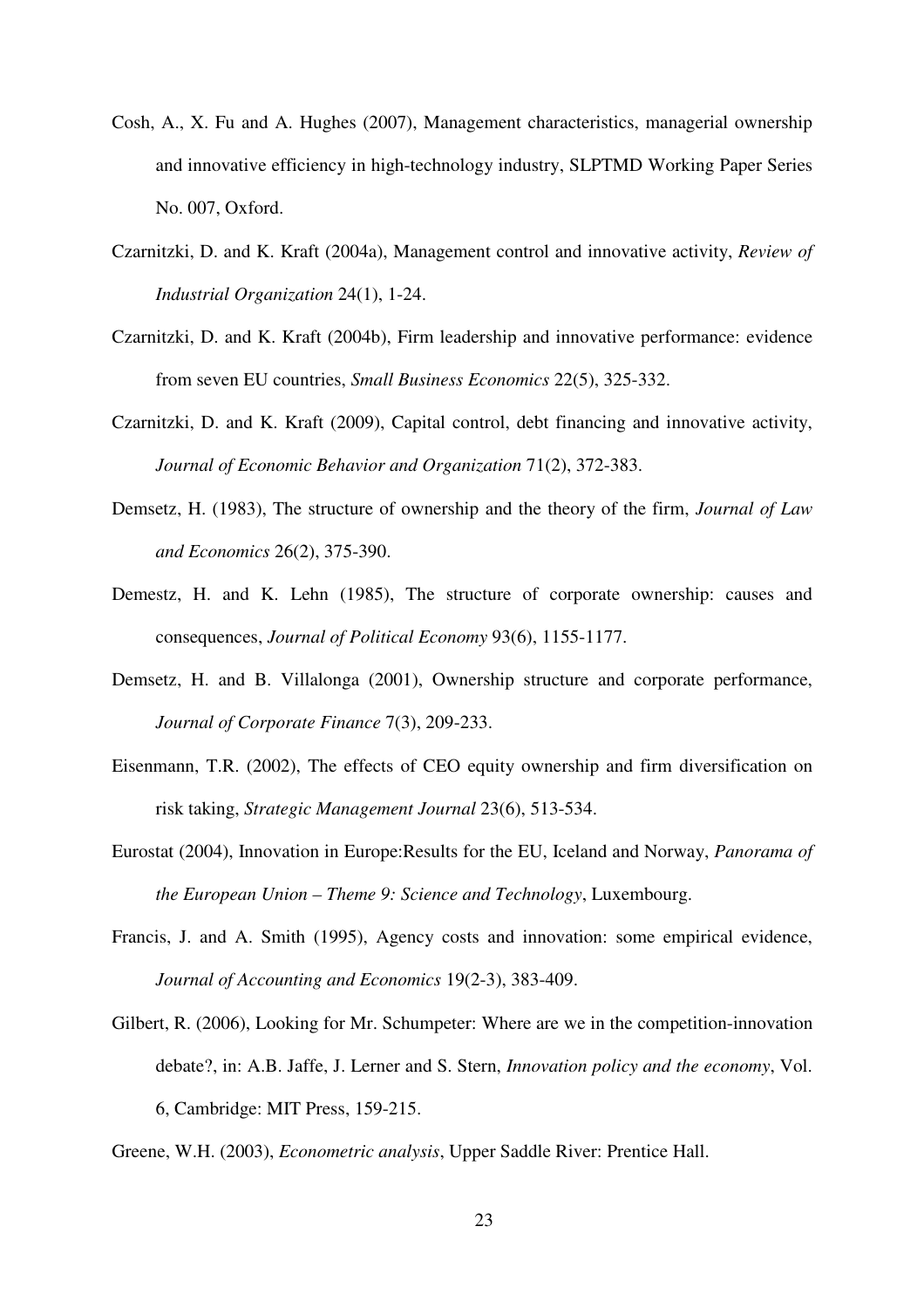- Gugler, K., D.C. Mueller and B.B. Yurtoglu (2008), Insider ownership, ownership concentration and investment performance: an international comparison, *Journal of Corporate Finance* 14(5), 688-705.
- Hall, B.H. and J. Learner, 2010, The Financing of R&D and Innovation, in: Hall, B.H. and N. Rosenberg, *Handbook of the Economics of Innovation*, Amsterdam: Elsevier, 610-638.
- Hall, B.H. and R. Oriani (2006), Does the market value R&D investment by European firms? Evidence from a panel of manufacturing firms in France, Germany, and Italy, *International Journal of Industrial Organization* 24(5), 971-993.
- Hill, C.W. and S.A. Snell (1989), Effects of ownership structure and control on corporate productivity, *Academy of Management Journal* 32(1), 25-46.
- Holmström, B. and P. Milgrom (1987), Aggregation and linearity in the provision of intertemporal incentives, *Econometrica* 55(2), 303–328.
- Holmström, B. (1989), Agency costs and innovation, *Journal of Economic Behavior and Organization* 12(3), 305-327.
- Hosono, K., M. Tomiyama and T. Miyagawa (2004), Corporate governance and research and development: evidence from Japan, *Economics of Innovation and New Technology* 13(2), 141-164.
- Kole, S.R. (1995), Measuring managerial equity ownership: a comparison of sources of ownership data, *Journal of Corporate Finance* 1(3-4), 413-435.
- La Porta, R., F. Lopez-de-Silanes and A. Shleifer (1999), Corporate ownership around the world, *Journal of Finance* 54(2), 471-517.
- Lee, P.M. and H.M. O'Neil (2003), Ownership structures and R&D investments of U.S. and Japanese firms: agency and stewardship perspectives, *Academy of Management Journal* 46(2), 212-225.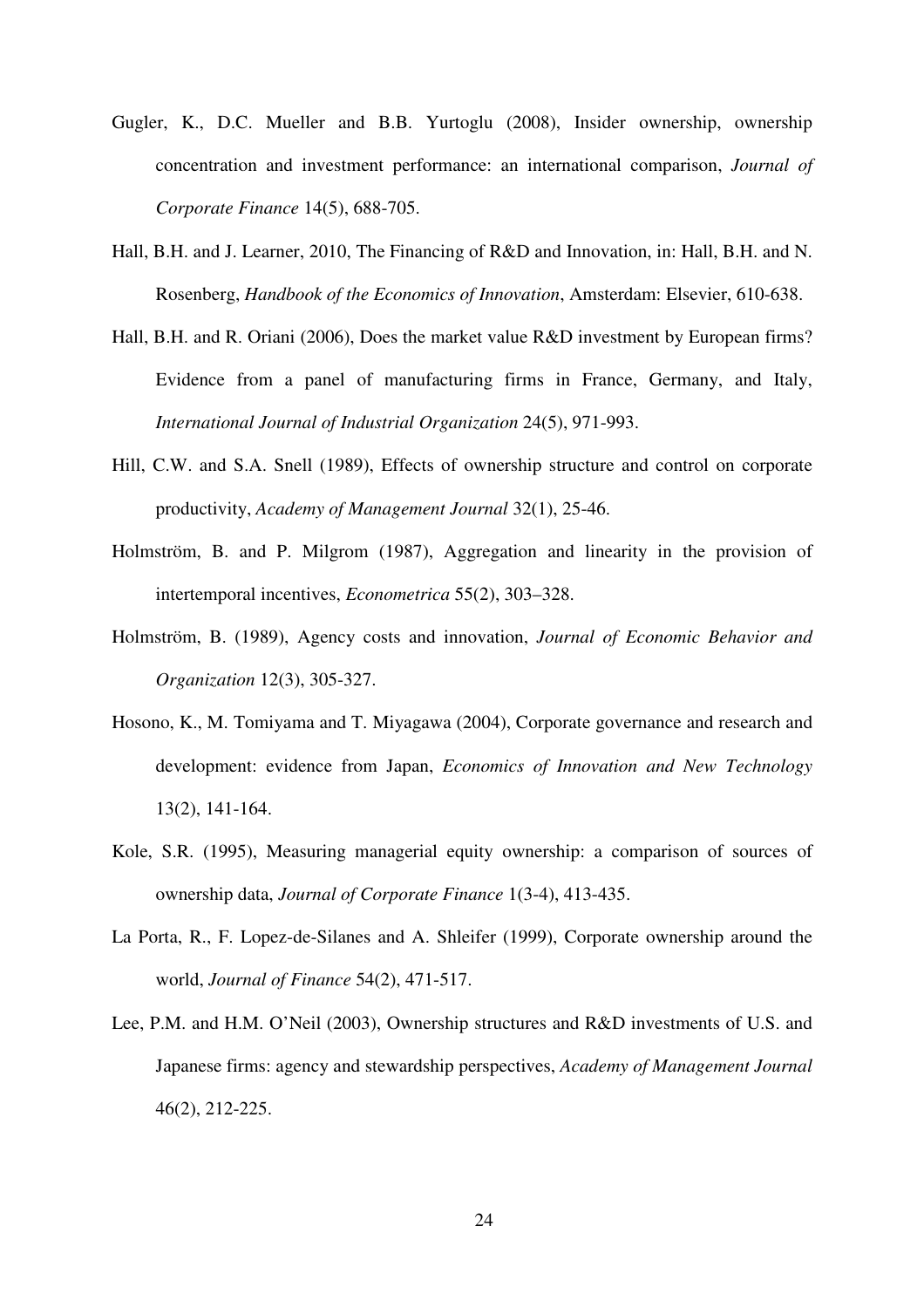- Lerner, J., M. Sørensen and P. Strömberg (2010), Private equity and long-run investment: The case of innovation, *Journal of Finance*, forthcoming. Earlier version distributed as NBER Working Paper No. 14623 and Harvard Business School Working Paper No. 09- 075.
- Lerner, J. and J. Wulf (2007), Innovation and incentives: evidence from corporate R&D, *The Review of Economics and Statistics* 89(4), 634-644.
- Lhuillery, S. (2009), The impact of corporate governance practices on R&D intensities of firms: An econometric study on French largest companies, CEMI Working Paper 2009- 006, Lausanne.
- Makri, M., P.J. Lane and L.R. Gomez-Mejia (2006), CEO incentives, innovation, and performance in technology-intensive firms: A reconciliation of outcome and behaviorbased incentive schemes, *Strategic Management Journal* 27(11), 1057-1080.
- McConell, J.J. and H. Servaels (1990), Additional evidence on equity ownership and corporate value, *Journal of Financial Economics* 27(2), 595-612.
- Morck, R., A. Shleifer and R.W. Vishny (1988), Management ownership and market valuation: An empirical analysis, *Journal of Financial Economics* 20(1-2), 293-315.
- Morck, R., D. Wolfenzon and B. Yeung (2005), Corporate governance, economic entrenchment and growth, *Journal of Economic Literature* 43(3), 655-720.
- Munari, F., R. Oriani and R. Sobrero (2005), The effects of owner identity and financial markets on R&D investments: a study of western European firms, Paper presented at the 2005 Annual Meeting of the Academy of Management, Honolulu, August 5–10.
- Murphy, K.J. (1985), Corporate performance and managerial remuneration: an empirical analysis, *Journal of Accounting and Economics* 7(1-3), 11-42.
- Schumpeter, J.A. (1950), *Capitalism, socialism, and democracy*, New York: Harper and Row Publishers.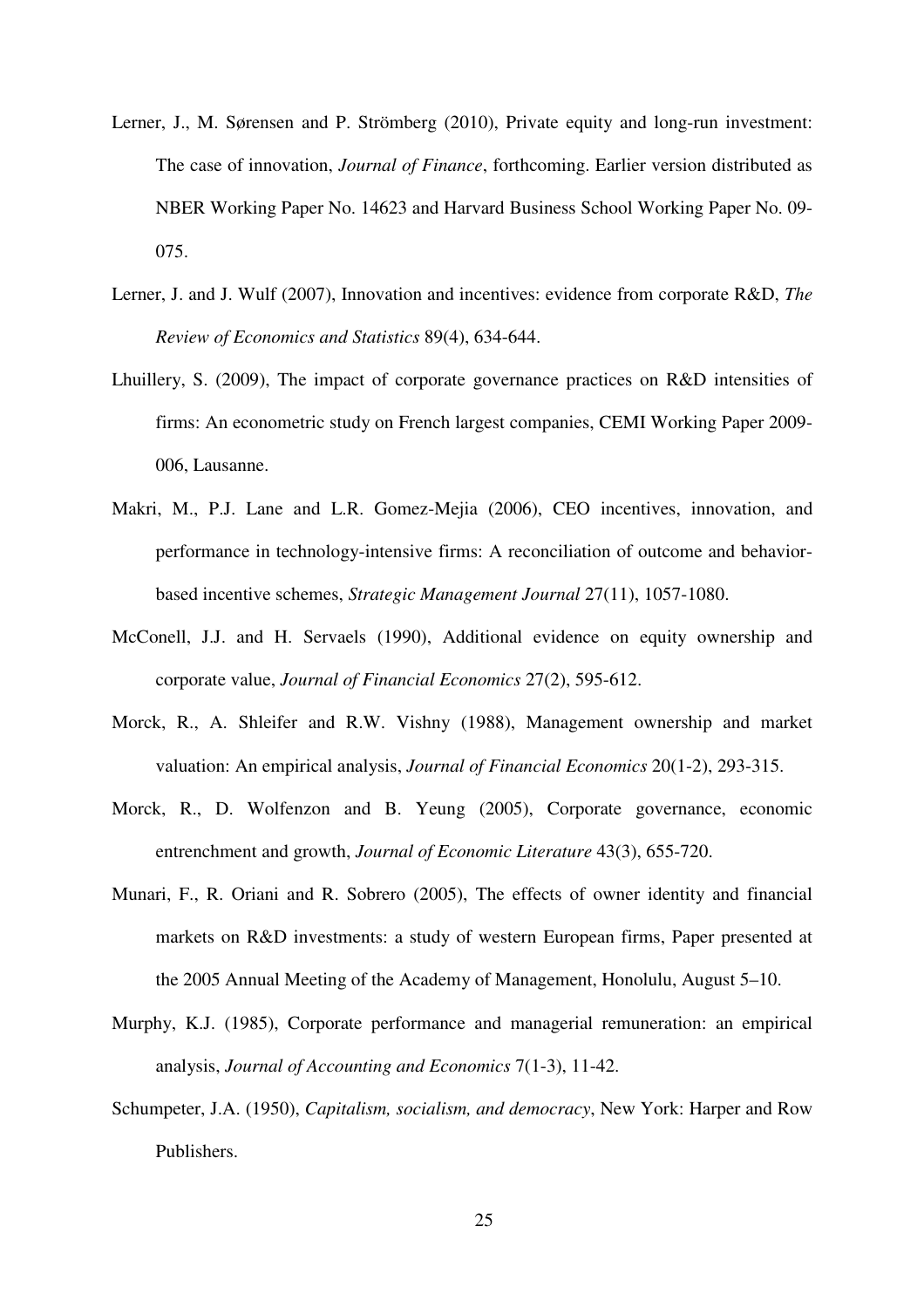- Shleifer, A. and R.W. Vishny (1989), Management entrenchment: the case of managerspecific investments, *Journal of Financial Economics* 25(1), 123-139.
- Shleifer, A. and R.W. Vishny (1997), A survey on corporate governance, *Journal of Finance* 52(2), 737-783.
- Schneider, C. and R. Veugelers (2010), On young highly innovative companies: why they matter and how (not) to policy support them, *Industrial and Corporate Change* 19(4), 969-1007.
- Wright, P., S. Ferris, A. Sarin and V. Awasthi (1996), Impact of corporate insider, blockholder, and institutional equity ownership on firm risk taking, *Academy of Management Journal* 39(2), 441–463.
- Zwiebel, J. (1995), Corporate conservatism and relative compensation, *Journal of Political Economy* 103(1), 1-25.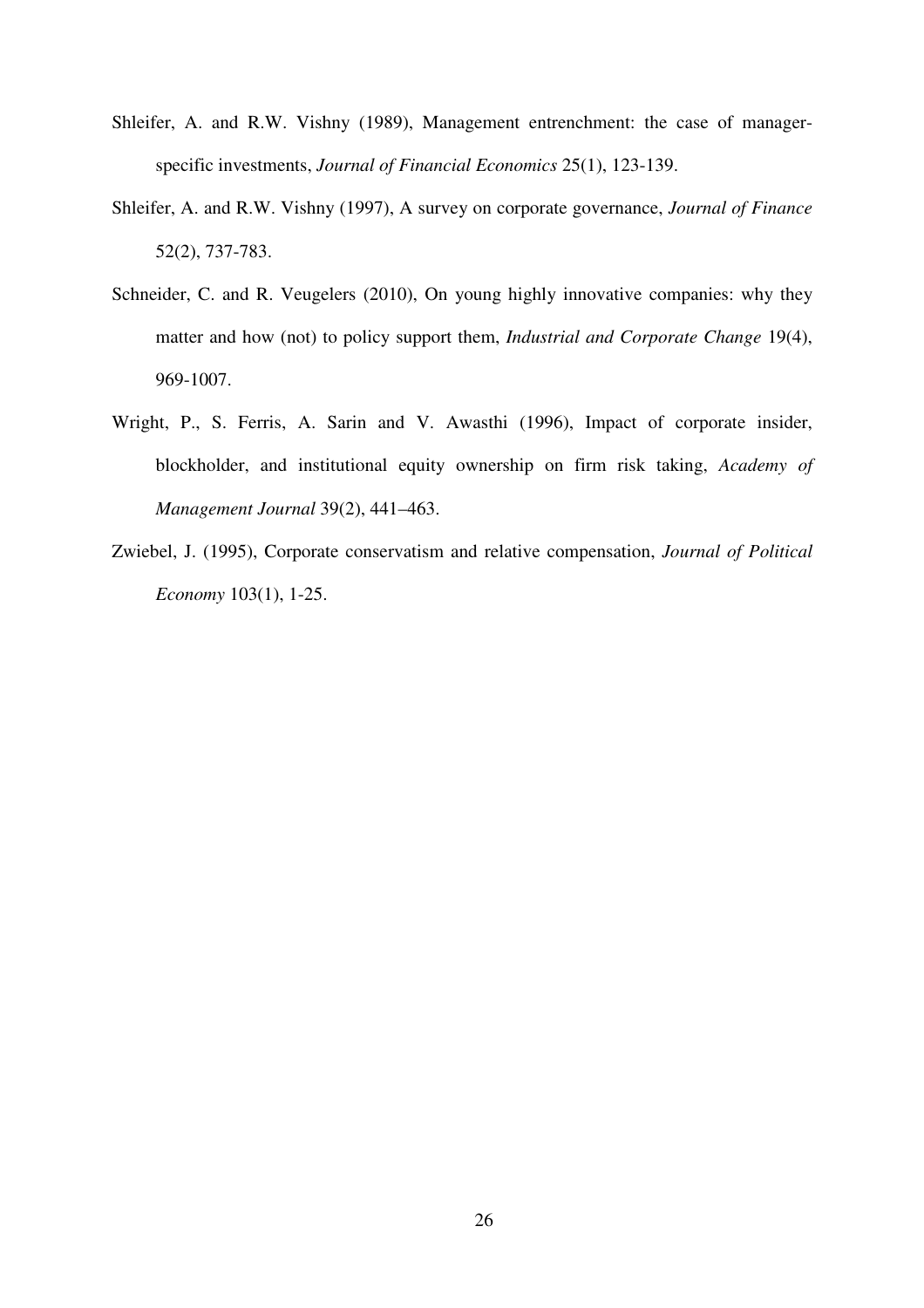# Appendix

## **Table 4: Classification of industry dummies (N = 1,406)**

| #              | Industry definition according to NACE Ref.2                                      | Sector         | No. of       |
|----------------|----------------------------------------------------------------------------------|----------------|--------------|
|                |                                                                                  | classification | observations |
|                | Manufacturing industries                                                         |                |              |
|                | Food, beverages, and tobacco                                                     | $CA: 10-12$    | 112          |
| 2              | Textiles and leather                                                             | CB: 13, 14, 15 | 52           |
| 3              | Wood, paper, and printing                                                        | $CC: 16-18$    | 51           |
| $\overline{4}$ | Coke, refineries, chemicals, and pharmaceuticals                                 | CD-CF: 19-21   | 70           |
| 5              | Rubber, plastic, and other non-metallic mineral products                         | CG: 22, 23     | 112          |
| 6              | Computer, electronic and optical products                                        | CI: 26         | 123          |
| 7              | Electrical equipment, machinery, motor vehicles, trailers                        | CJ-CM: 27-31   | 258          |
|                | and other transport equipment, furniture                                         |                |              |
|                |                                                                                  |                |              |
|                | Service industries                                                               |                |              |
| 8              | Wholesale and retail trade; repair of motor vehicles and G: 45-47<br>motorcycles |                | 214          |
| 9              | Transportation and storage                                                       | $H: 49-53$     | 157          |
| 10             | Information and communication                                                    | $J: 58-63$     | 132          |
| 11             | Professional, scientific and technical activities                                | $M: 69-75$     | 125          |